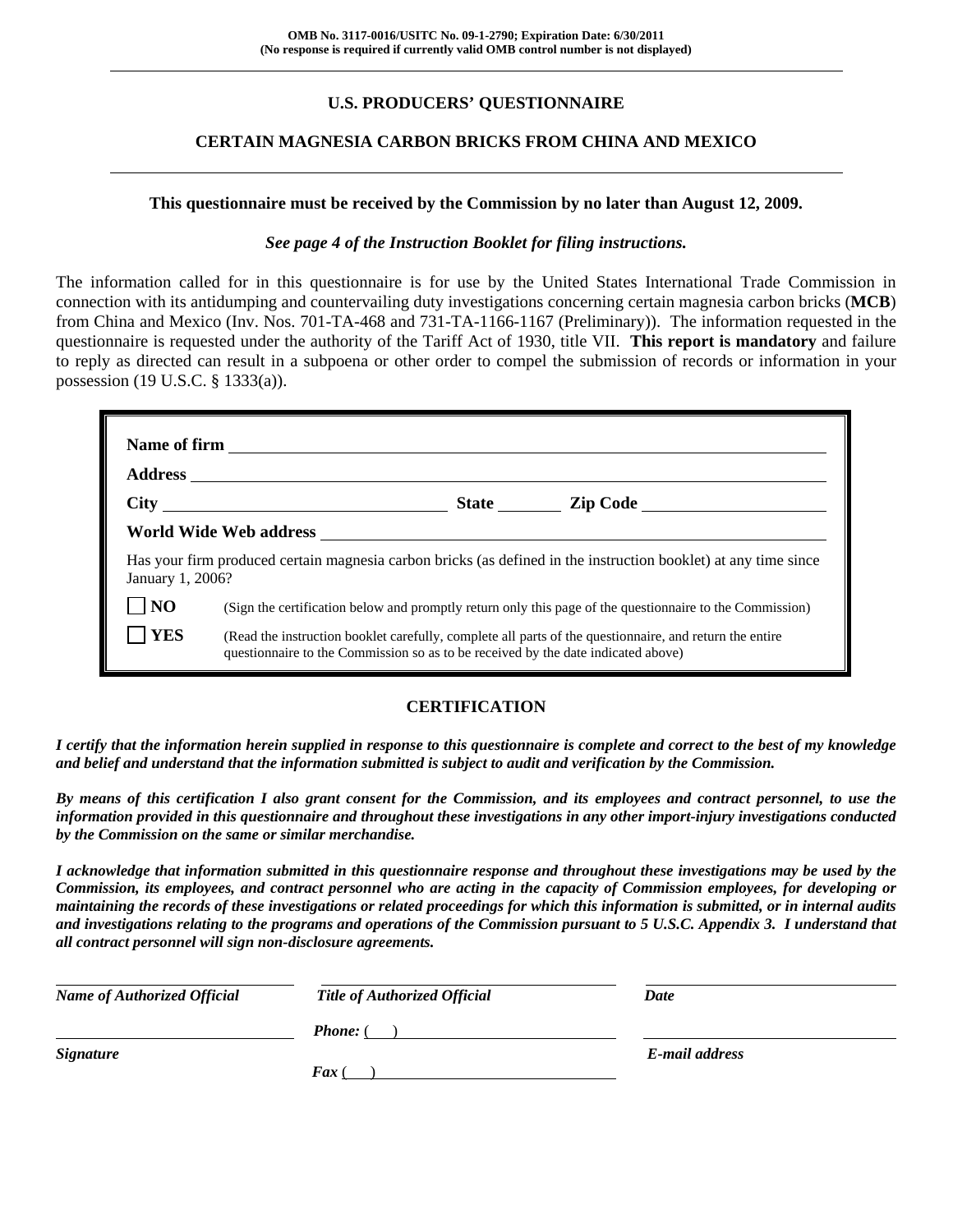## **PART I.—GENERAL INFORMATION**

 $\overline{a}$ 

 $\overline{a}$ 

l

The questions in this questionnaire have been reviewed with market participants to ensure that issues of concern are adequately addressed and that data requests are sufficient, meaningful, and as limited as possible. Public reporting burden for this questionnaire is estimated to average 50 hours per response, including the time for reviewing instructions, searching existing data sources, gathering the data needed, and completing and reviewing the questionnaire. Send comments regarding the accuracy of this burden estimate or any other aspect of this collection of information, including suggestions for reducing the burden, to the Office of Investigations, U.S. International Trade Commission, 500 E Street, SW, Washington, DC 20436.

I-1a. Please report below the actual number of hours required and the cost to your firm of preparing the reply to this questionnaire and completing the form.

**hours** <u>hours</u> dollars

- I-1b. We are interested in any comments you may have for improving this questionnaire in general or the clarity of specific questions. Please attach such comments to your response or send them to the above address.
- I-2. Provide the name and address of establishment(s) covered by this questionnaire (see page 3 of the instruction booklet for reporting guidelines). If your firm is publicly traded, please specify the stock exchange and trading symbol.

 $\overline{a}$ I-3. Do you support or oppose the petition?  $\Box$  Support  $\Box$  Oppose  $\Box$  Take no position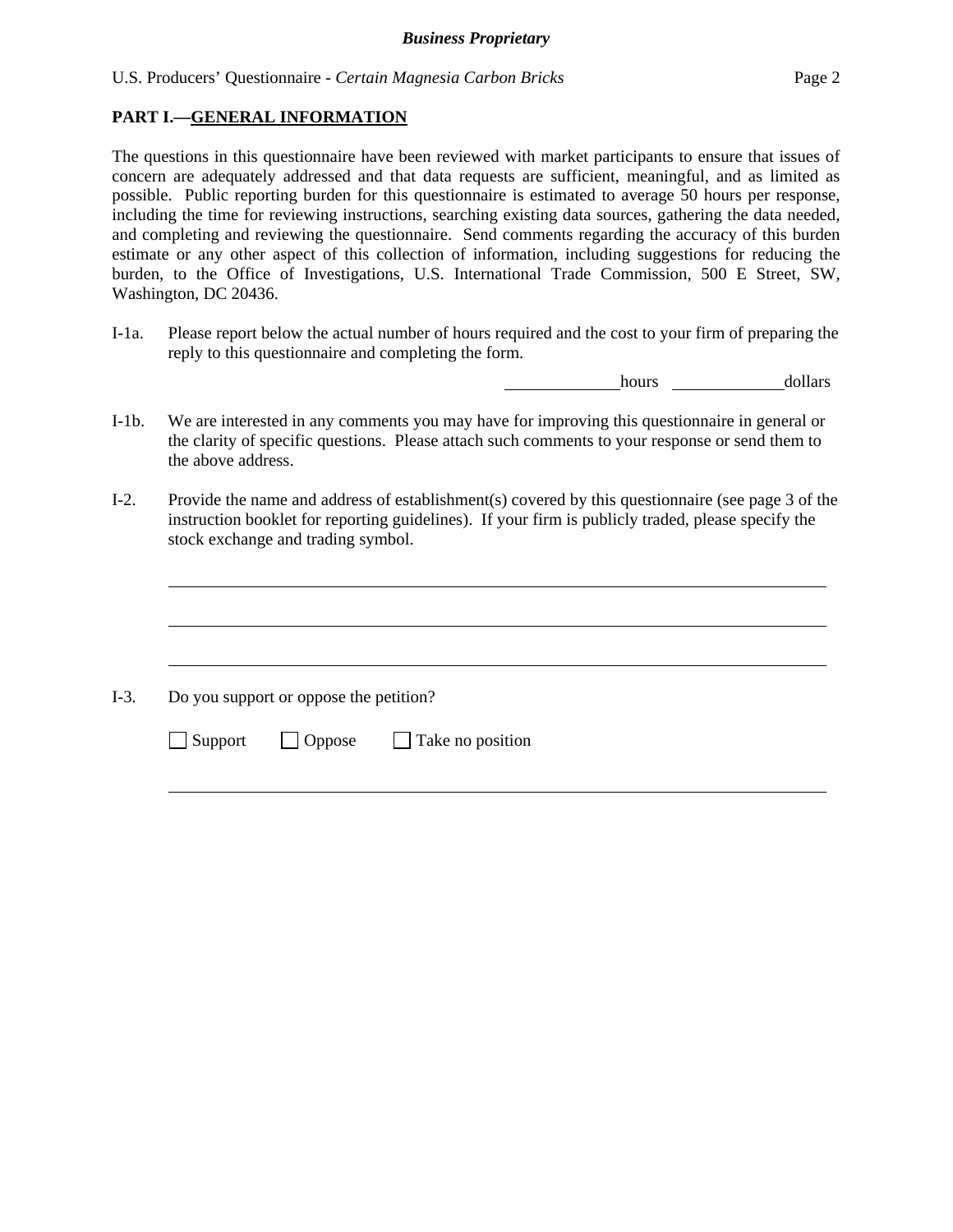|         |                                                             |                                         | U.S. Producers' Questionnaire - Certain Magnesia Carbon Bricks                                                                                                                                                                                                                                            | Page 3                        |  |  |  |
|---------|-------------------------------------------------------------|-----------------------------------------|-----------------------------------------------------------------------------------------------------------------------------------------------------------------------------------------------------------------------------------------------------------------------------------------------------------|-------------------------------|--|--|--|
|         |                                                             | PART I.--GENERAL INFORMATION--Continued |                                                                                                                                                                                                                                                                                                           |                               |  |  |  |
| $I-4.$  | Is your firm owned, in whole or in part, by any other firm? |                                         |                                                                                                                                                                                                                                                                                                           |                               |  |  |  |
|         | Yes--List the following information<br>N <sub>o</sub>       |                                         |                                                                                                                                                                                                                                                                                                           |                               |  |  |  |
|         | Firm name                                                   |                                         | <b>Address</b>                                                                                                                                                                                                                                                                                            | <b>Extent of</b><br>ownership |  |  |  |
| $I-5$ . | <b>No</b><br>Firm name                                      |                                         | Does your firm have any related firms, either domestic or foreign, which are engaged in<br>importing MCB from China and/or Mexico into the United States or which are engaged in<br>exporting MCB from China and/or Mexico to the United States?<br>Yes--List the following information<br><b>Address</b> | <b>Affiliation</b>            |  |  |  |
| $I-6.$  | production of MCB?<br>Firm name                             |                                         | Does your firm have any related firms, either domestic or foreign, which are engaged in the<br>$\Box$ No $\Box$ Yes--List the following information<br><b>Address</b>                                                                                                                                     | Affiliation                   |  |  |  |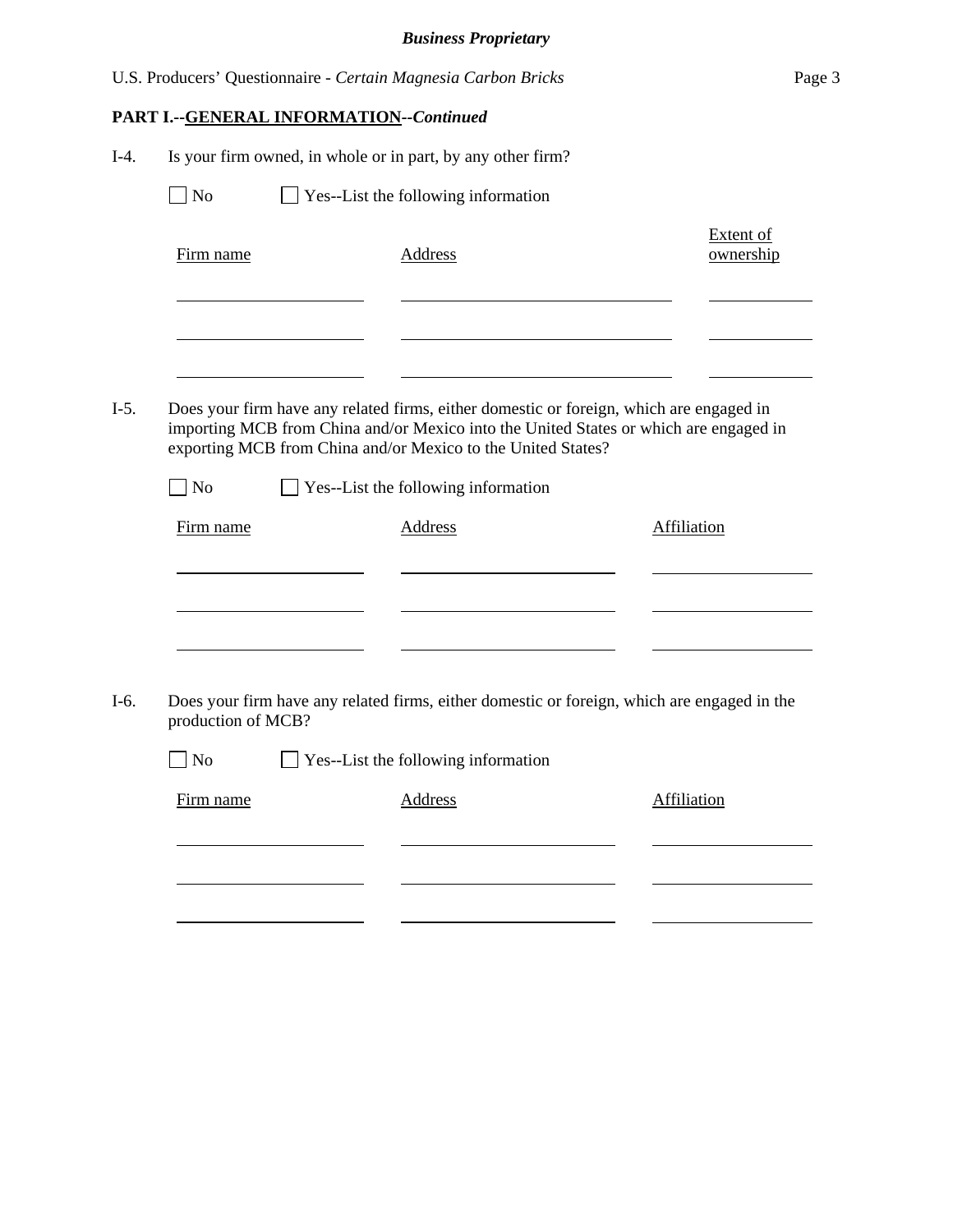## **PART II.--TRADE AND RELATED INFORMATION**

Further information on this part of the questionnaire can be obtained from **Elizabeth Haines (202-205- 3200, elizabeth.haines@usitc.gov)**. **Supply all data requested on a calendar-year basis**.

II-1. Who should be contacted regarding the requested trade and related information?

|         | Company contact:   | Name and title                          |         |                                                                                                                                                                                                                                                                                                                                                                                                                                                                        |
|---------|--------------------|-----------------------------------------|---------|------------------------------------------------------------------------------------------------------------------------------------------------------------------------------------------------------------------------------------------------------------------------------------------------------------------------------------------------------------------------------------------------------------------------------------------------------------------------|
|         |                    |                                         |         |                                                                                                                                                                                                                                                                                                                                                                                                                                                                        |
|         |                    |                                         |         |                                                                                                                                                                                                                                                                                                                                                                                                                                                                        |
|         |                    | Phone number                            |         | E-mail address                                                                                                                                                                                                                                                                                                                                                                                                                                                         |
| $II-2.$ | $\sqrt{ }$ No      |                                         |         | Has your firm experienced any plant openings, relocations, expansions, acquisitions,<br>consolidations, closures, or prolonged shutdowns because of strikes or equipment failure;<br>curtailment of production because of shortages of materials; or any other change in the character<br>of your operations or organization relating to the production of MCB since January 1, 2006?<br>Yes--Supply details as to the time, nature, and significance of such changes. |
|         |                    |                                         |         |                                                                                                                                                                                                                                                                                                                                                                                                                                                                        |
|         |                    |                                         |         |                                                                                                                                                                                                                                                                                                                                                                                                                                                                        |
|         |                    |                                         |         |                                                                                                                                                                                                                                                                                                                                                                                                                                                                        |
|         |                    |                                         |         |                                                                                                                                                                                                                                                                                                                                                                                                                                                                        |
| $II-3.$ | production of MCB? |                                         |         | Does your firm produce other products on the same equipment and machinery used in the                                                                                                                                                                                                                                                                                                                                                                                  |
|         | $\log$             | Yes--List the following information.    |         |                                                                                                                                                                                                                                                                                                                                                                                                                                                                        |
|         |                    |                                         |         | Basis for allocation of capacity data (e.g., sales):                                                                                                                                                                                                                                                                                                                                                                                                                   |
|         |                    |                                         |         | Products produced on same equipment and share of total production in 2008 (in percent):                                                                                                                                                                                                                                                                                                                                                                                |
|         | Product            |                                         | Percent |                                                                                                                                                                                                                                                                                                                                                                                                                                                                        |
|         | <b>MCB</b>         | <u> 1989 - Johann Barbara, martin a</u> |         |                                                                                                                                                                                                                                                                                                                                                                                                                                                                        |
|         |                    |                                         |         |                                                                                                                                                                                                                                                                                                                                                                                                                                                                        |
|         |                    |                                         |         |                                                                                                                                                                                                                                                                                                                                                                                                                                                                        |
|         |                    |                                         |         |                                                                                                                                                                                                                                                                                                                                                                                                                                                                        |
|         |                    |                                         |         |                                                                                                                                                                                                                                                                                                                                                                                                                                                                        |
|         |                    |                                         |         |                                                                                                                                                                                                                                                                                                                                                                                                                                                                        |
|         |                    |                                         |         |                                                                                                                                                                                                                                                                                                                                                                                                                                                                        |
|         |                    |                                         |         |                                                                                                                                                                                                                                                                                                                                                                                                                                                                        |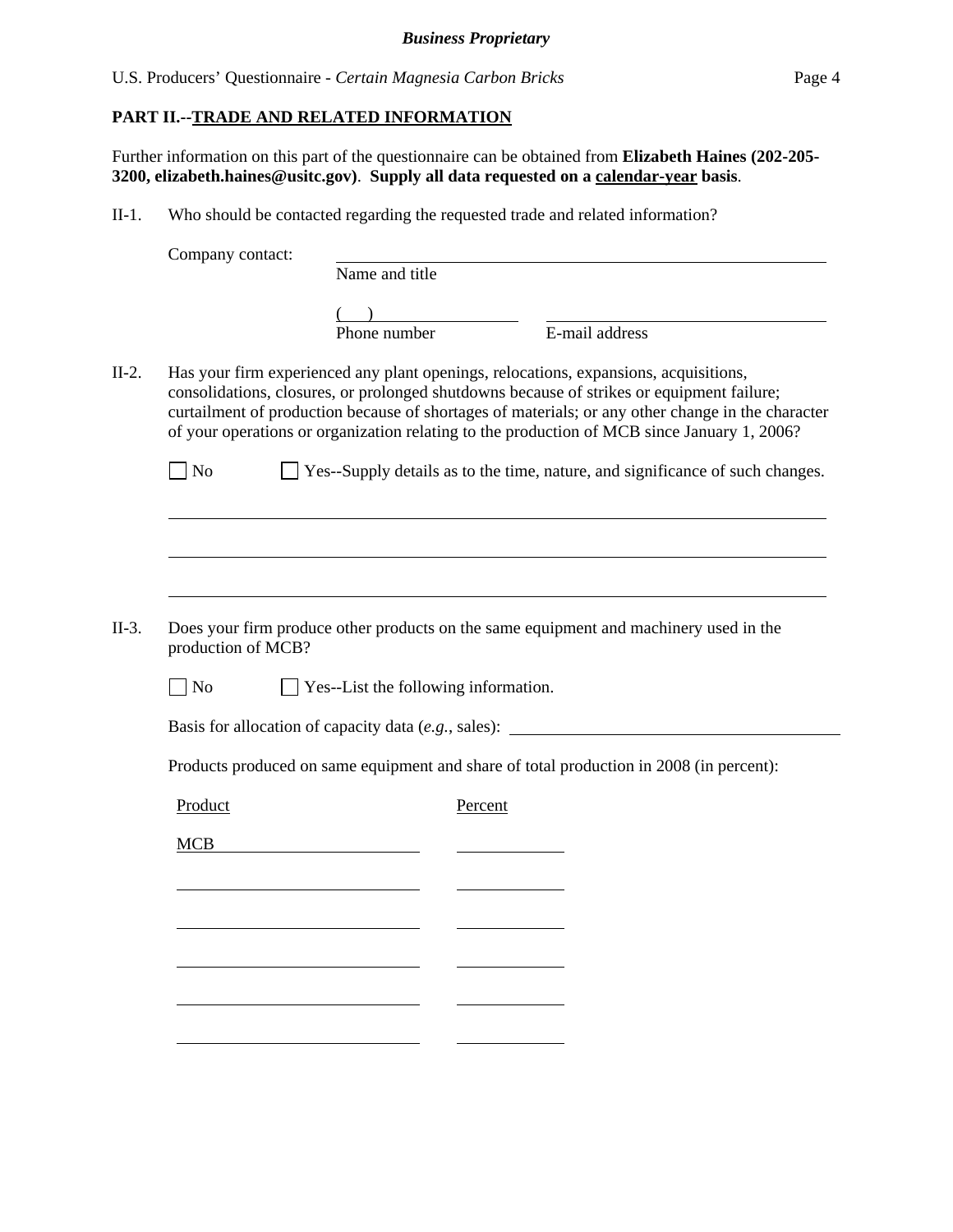# **PART II.--TRADE AND RELATED INFORMATION***--Continued*

| $II-4.$ | Please describe the constraint(s) that set the limit(s) on your production capacity and your ability<br>to shift production capacity between products. |  |  |  |  |
|---------|--------------------------------------------------------------------------------------------------------------------------------------------------------|--|--|--|--|
|         |                                                                                                                                                        |  |  |  |  |
| $II-5.$ | Does your firm produce other products using the same production and related workers employed<br>to produce MCB?                                        |  |  |  |  |
|         | $\Box$ No<br>$\Box$ Yes--List the following information.                                                                                               |  |  |  |  |
|         | Basis for allocation of capacity data (e.g., sales): ____________________________                                                                      |  |  |  |  |
|         | Products produced using the same workers and share of total production in 2008 (in percent):                                                           |  |  |  |  |
|         | Product<br>Percent                                                                                                                                     |  |  |  |  |
|         | <b>MCB</b><br><u> 1989 - Johann Barbara, martxa alemaniar a</u>                                                                                        |  |  |  |  |
|         | <u> 1989 - Johann Barn, amerikansk politiker (d. 1989)</u>                                                                                             |  |  |  |  |
|         | <u> 1989 - Johann Barn, mars eta bainar eta baina eta baina eta baina eta baina eta baina eta baina eta baina e</u>                                    |  |  |  |  |
|         | <u> 1989 - Johann Barn, amerikansk politiker (</u>                                                                                                     |  |  |  |  |
|         |                                                                                                                                                        |  |  |  |  |
|         |                                                                                                                                                        |  |  |  |  |
| II-6.   | Since January 1, 2006, has your firm been involved in a toll agreement (see definition in the<br>instruction booklet) regarding the production of MCB? |  |  |  |  |
|         |                                                                                                                                                        |  |  |  |  |
| $II-7.$ | Does your firm produce MCB in a foreign trade zone (FTZ)?                                                                                              |  |  |  |  |
|         | $\Box$ No                                                                                                                                              |  |  |  |  |
| $II-8.$ | Since January 1, 2006, has your firm imported MCB?                                                                                                     |  |  |  |  |
|         | $\Box$ No<br>Yes--COMPLETE AND RETURN A U.S. IMPORTERS'<br><b>QUESTIONNAIRE</b>                                                                        |  |  |  |  |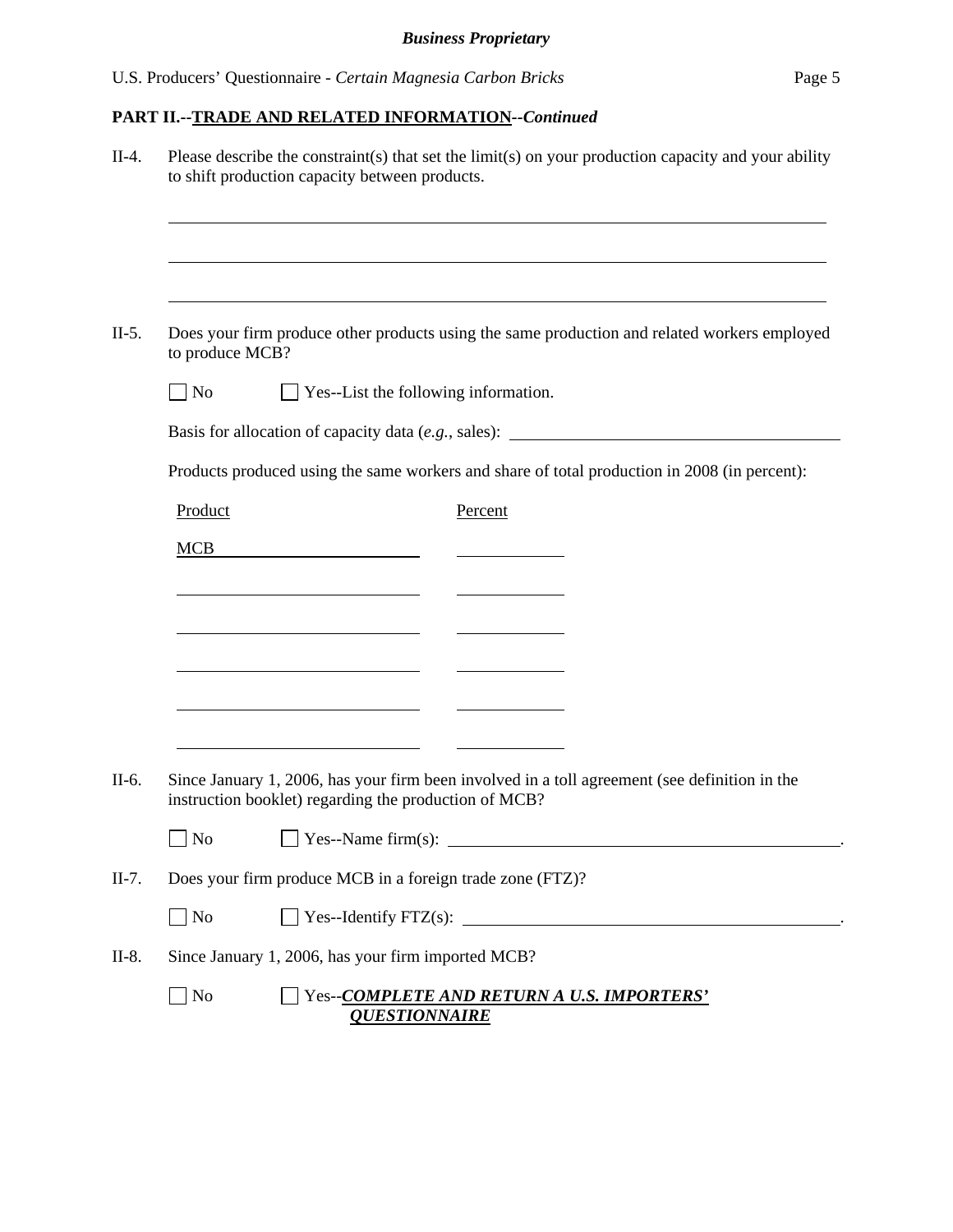## **PART II.--TRADE AND RELATED INFORMATION***--Continued*

II-9. Report your firm's production capacity, production, shipments, inventories, and employment related to the production of MCB in your U.S. establishment(s) during the specified periods. (See definitions in the instruction booklet.)

| Quantity (in short tons) and value (in \$1,000)                                                                                                                                                                                                                                                                              |                       |      |      |                 |      |
|------------------------------------------------------------------------------------------------------------------------------------------------------------------------------------------------------------------------------------------------------------------------------------------------------------------------------|-----------------------|------|------|-----------------|------|
|                                                                                                                                                                                                                                                                                                                              | <b>Calendar years</b> |      |      | January-June    |      |
| <b>Item</b>                                                                                                                                                                                                                                                                                                                  | 2006                  | 2007 | 2008 | 2008            | 2009 |
| Average production capacity <sup>1</sup> (quantity)                                                                                                                                                                                                                                                                          |                       |      |      |                 |      |
| Beginning-of-period inventories (quantity)                                                                                                                                                                                                                                                                                   |                       |      |      |                 |      |
| <b>Production</b> (quantity)                                                                                                                                                                                                                                                                                                 |                       |      |      |                 |      |
| U.S. shipments:                                                                                                                                                                                                                                                                                                              |                       |      |      |                 |      |
| <b>Commercial shipments:</b>                                                                                                                                                                                                                                                                                                 |                       |      |      |                 |      |
| Quantity of commercial shipments                                                                                                                                                                                                                                                                                             |                       |      |      |                 |      |
| Value of commercial shipments                                                                                                                                                                                                                                                                                                |                       |      |      |                 |      |
| Internal consumption:                                                                                                                                                                                                                                                                                                        |                       |      |      |                 |      |
| Quantity of internal consumption                                                                                                                                                                                                                                                                                             |                       |      |      |                 |      |
| Value <sup>2</sup> of internal consumption                                                                                                                                                                                                                                                                                   |                       |      |      |                 |      |
| <b>Transfers to related firms:</b>                                                                                                                                                                                                                                                                                           |                       |      |      |                 |      |
| Quantity of transfers                                                                                                                                                                                                                                                                                                        |                       |      |      |                 |      |
| Value <sup>2</sup> of transfers                                                                                                                                                                                                                                                                                              |                       |      |      |                 |      |
| Export shipments: <sup>3</sup>                                                                                                                                                                                                                                                                                               |                       |      |      |                 |      |
| Quantity of export shipments                                                                                                                                                                                                                                                                                                 |                       |      |      |                 |      |
| Value of export shipments                                                                                                                                                                                                                                                                                                    |                       |      |      |                 |      |
| End-of-period inventories <sup>4</sup> (quantity)                                                                                                                                                                                                                                                                            |                       |      |      |                 |      |
| <b>Channels of distribution:</b>                                                                                                                                                                                                                                                                                             |                       |      |      |                 |      |
| U.S. shipments to distributors (quantity)                                                                                                                                                                                                                                                                                    |                       |      |      |                 |      |
| U.S. shipments to end users (quantity)                                                                                                                                                                                                                                                                                       |                       |      |      |                 |      |
| <b>Employment data:</b>                                                                                                                                                                                                                                                                                                      |                       |      |      |                 |      |
| Average number of PRWs (number)                                                                                                                                                                                                                                                                                              |                       |      |      |                 |      |
| Hours worked by PRWs (1,000 hours)                                                                                                                                                                                                                                                                                           |                       |      |      |                 |      |
| Wages paid to PRWs (value)                                                                                                                                                                                                                                                                                                   |                       |      |      |                 |      |
| $1$ The production capacity (see definitions in instruction booklet) reported is based on operating $_$<br>weeks per year. Please describe the methodology used to calculate production capacity, and explain any changes in<br>reported capacity (use additional pages as necessary).                                       |                       |      |      | hours per week, |      |
| <sup>2</sup> Internal consumption and transfers to related firms must be valued at fair market value. In the event that you use a<br>different basis for valuing these transactions, please specify that basis (e.g., cost, cost plus, etc.) and provide value data<br>using that basis for each of the periods noted above: |                       |      |      |                 |      |
| <sup>3</sup> Identify your principal export markets:<br>Reconciliation of data.--Please note that the quantities reported above should reconcile as follows: beginning-of-period<br>inventories, plus production, less total shipments, equals end-of-period inventories. Do the data reported reconcile?                    |                       |      |      |                 |      |
| No--Please explain:<br>$\Box$ Yes                                                                                                                                                                                                                                                                                            |                       |      |      |                 |      |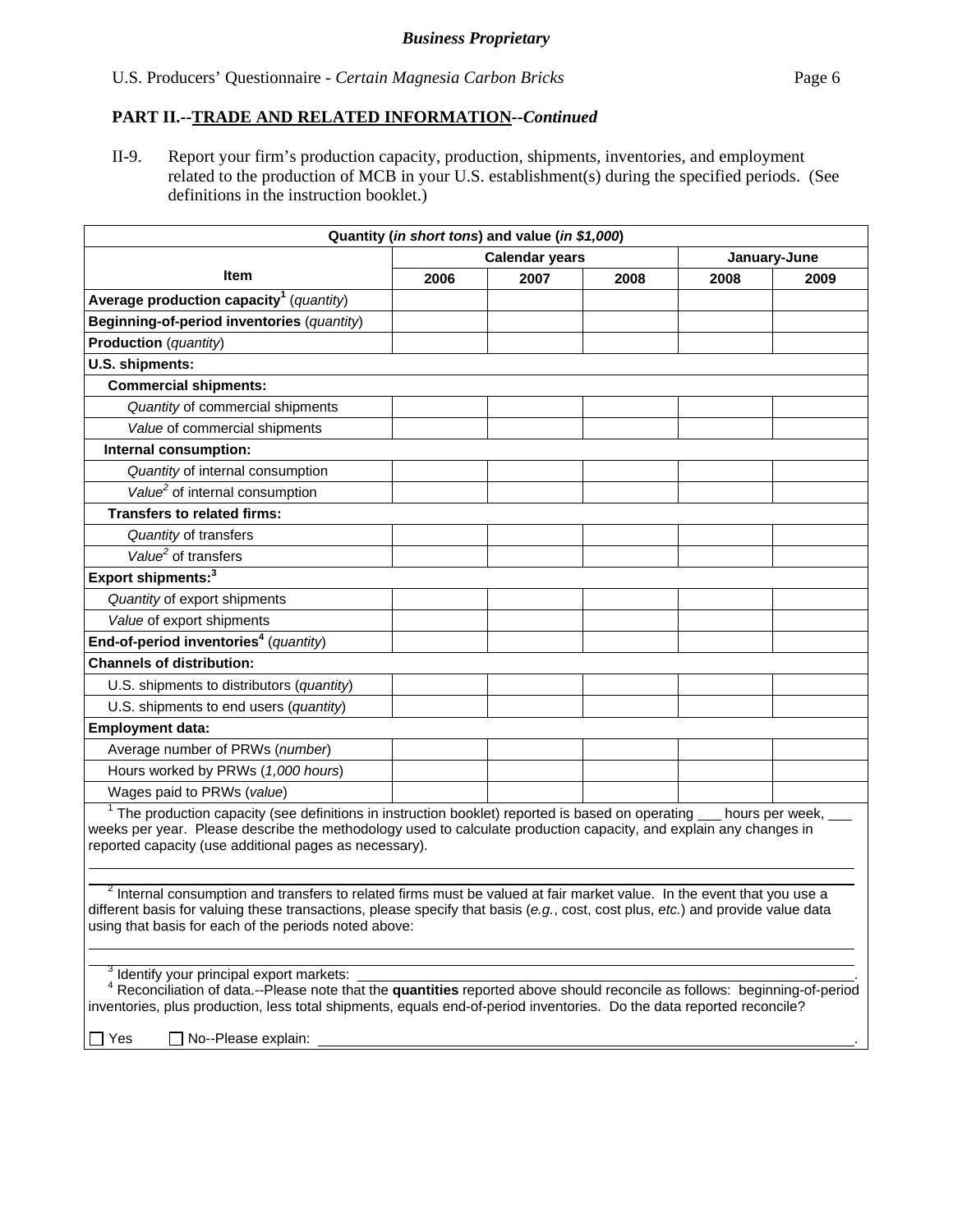U.S. Producers' Questionnaire - *Certain Magnesia Carbon Bricks* Page 7

# **PART II.--TRADE AND RELATED INFORMATION***--Continued*

| II-10. If you reported transfers to related firms in question II-9, please indicate the nature of the |
|-------------------------------------------------------------------------------------------------------|
| relationship between your firm and the related firms $(e.g.,$ joint venture, wholly owned             |
| subsidiary), whether the transfers were priced at market value or by a non-market formula,            |
| whether your firm retained marketing rights to all transfers, and whether the related firms also      |
| processed inputs from sources other than your firm.                                                   |

II-11. Other than direct imports, has your firm otherwise purchased MCB since January 1, 2006? (See definitions in the instruction booklet.)

l

 $\overline{a}$ 

 $\Box$  No  $\Box$  Yes--Report such purchases below for the specified periods.<sup>1</sup>

|                                                                                                                                                                            | <b>Calendar years</b><br>January-June |      |      |      |      |  |
|----------------------------------------------------------------------------------------------------------------------------------------------------------------------------|---------------------------------------|------|------|------|------|--|
| <b>Item</b>                                                                                                                                                                | 2006                                  | 2007 | 2008 | 2008 | 2009 |  |
| PURCHASES FROM U.S. IMPORTERS <sup>2</sup><br>OF MCB FROM--                                                                                                                |                                       |      |      |      |      |  |
| <b>CHINA:</b>                                                                                                                                                              |                                       |      |      |      |      |  |
| Quantity                                                                                                                                                                   |                                       |      |      |      |      |  |
| Value                                                                                                                                                                      |                                       |      |      |      |      |  |
| <b>MEXICO:</b>                                                                                                                                                             |                                       |      |      |      |      |  |
| Quantity                                                                                                                                                                   |                                       |      |      |      |      |  |
| Value                                                                                                                                                                      |                                       |      |      |      |      |  |
| All other countries:                                                                                                                                                       |                                       |      |      |      |      |  |
| Quantity                                                                                                                                                                   |                                       |      |      |      |      |  |
| Value                                                                                                                                                                      |                                       |      |      |      |      |  |
| <b>PURCHASES FROM DOMESTIC</b><br>PRODUCERS: <sup>2</sup>                                                                                                                  |                                       |      |      |      |      |  |
| Quantity                                                                                                                                                                   |                                       |      |      |      |      |  |
| Value                                                                                                                                                                      |                                       |      |      |      |      |  |
| PURCHASES FROM OTHER SOURCES: <sup>2</sup>                                                                                                                                 |                                       |      |      |      |      |  |
| Quantity                                                                                                                                                                   |                                       |      |      |      |      |  |
| Value                                                                                                                                                                      |                                       |      |      |      |      |  |
| Please indicate your reasons for purchasing this product. If your reasons differ by source, please elaborate.                                                              |                                       |      |      |      |      |  |
| $2$ Please list the name of the firm(s) from which you purchased this product. If your suppliers differ by source,<br>please identify the source for each listed supplier. |                                       |      |      |      |      |  |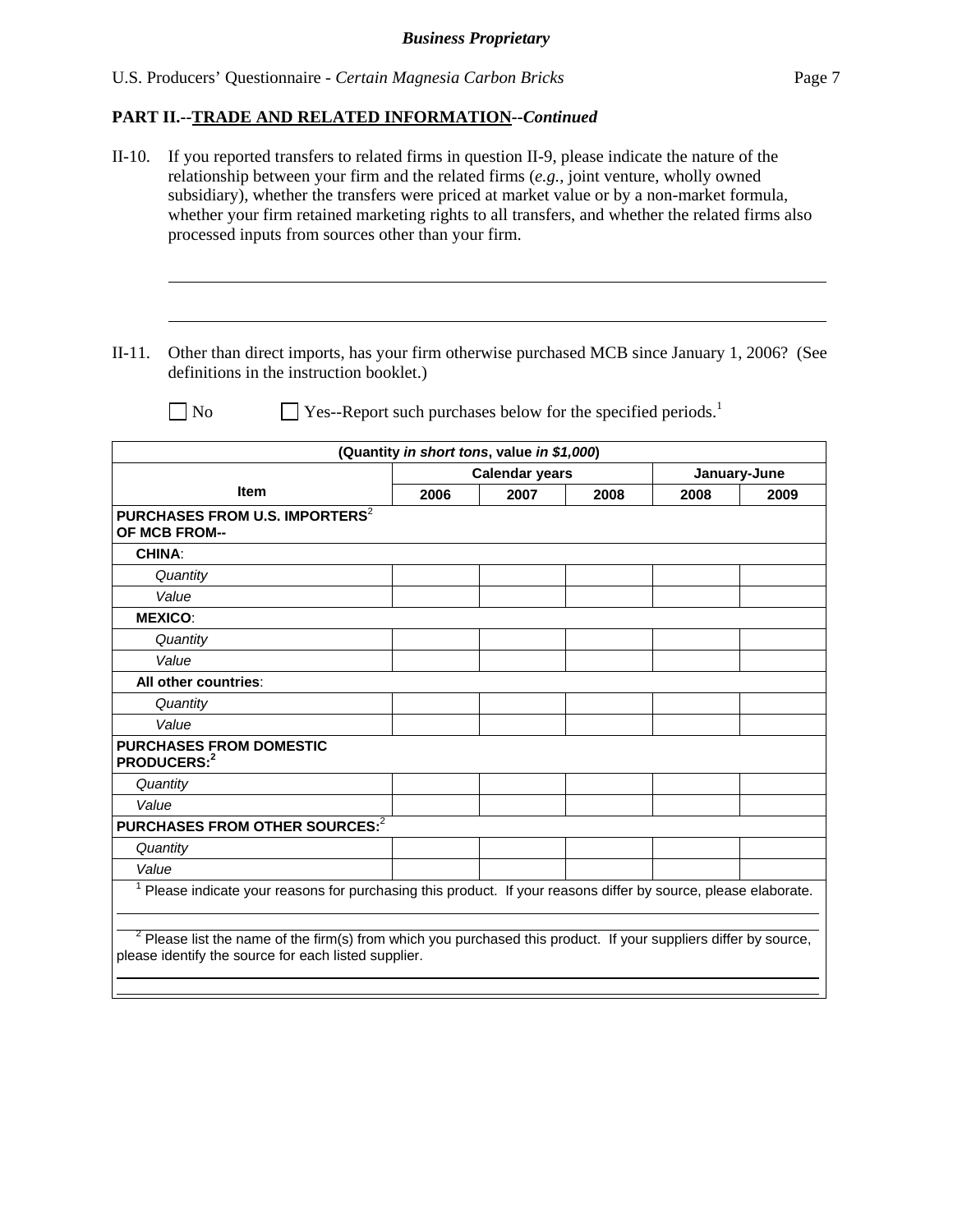### **PART III.--FINANCIAL INFORMATION**

Address questions on this part of the questionnaire to **Charles Yost (202-205-3432, charles.yost@usitc.gov).** 

III-1. Who should be contacted regarding the requested financial information?

Company contact:

 $\overline{a}$ 

 $\overline{a}$ 

 $\overline{a}$ 

 $\overline{a}$ 

Name and title

 $($  )  $)$ 

Phone number **E**-mail address

III-2. Briefly describe your financial accounting system.

- A. When does your fiscal year end (month and day)? If your fiscal year changed during the period examined, explain below:
- B.1. Describe the lowest level of operations (e.g., plant, division, company-wide) for which financial statements are prepared that include subject merchandise:
	- 2. Does your firm prepare profit/loss statements for the subject merchandise:  $\bigcap$  Yes  $\bigcap$  No
	- 3. How often did your firm (or parent company) prepare financial statements (including annual reports, 10Ks)? Please check relevant items below. Audited, unaudited, annual reports,  $\Box$  10Ks,  $\Box$  10 Qs, Monthly, quarterly, semi-annually, annually
	- 4. Accounting basis:  $\Box$  GAAP,  $\Box$  cash,  $\Box$  tax, or  $\Box$  other comprehensive (specify)

*Note: The Commission may request that your company submit copies of its financial statements, including internal profit-and-loss statements for the division or product group that includes MCB, as well as those statements and worksheets used to compile data for your firm's questionnaire response.* 

III-3. Briefly describe your cost accounting system (*e.g.*, standard cost, job order cost, *etc.*).

III-4. Briefly describe your allocation basis, if any, for COGS, SG&A, and interest expense and other income and expenses.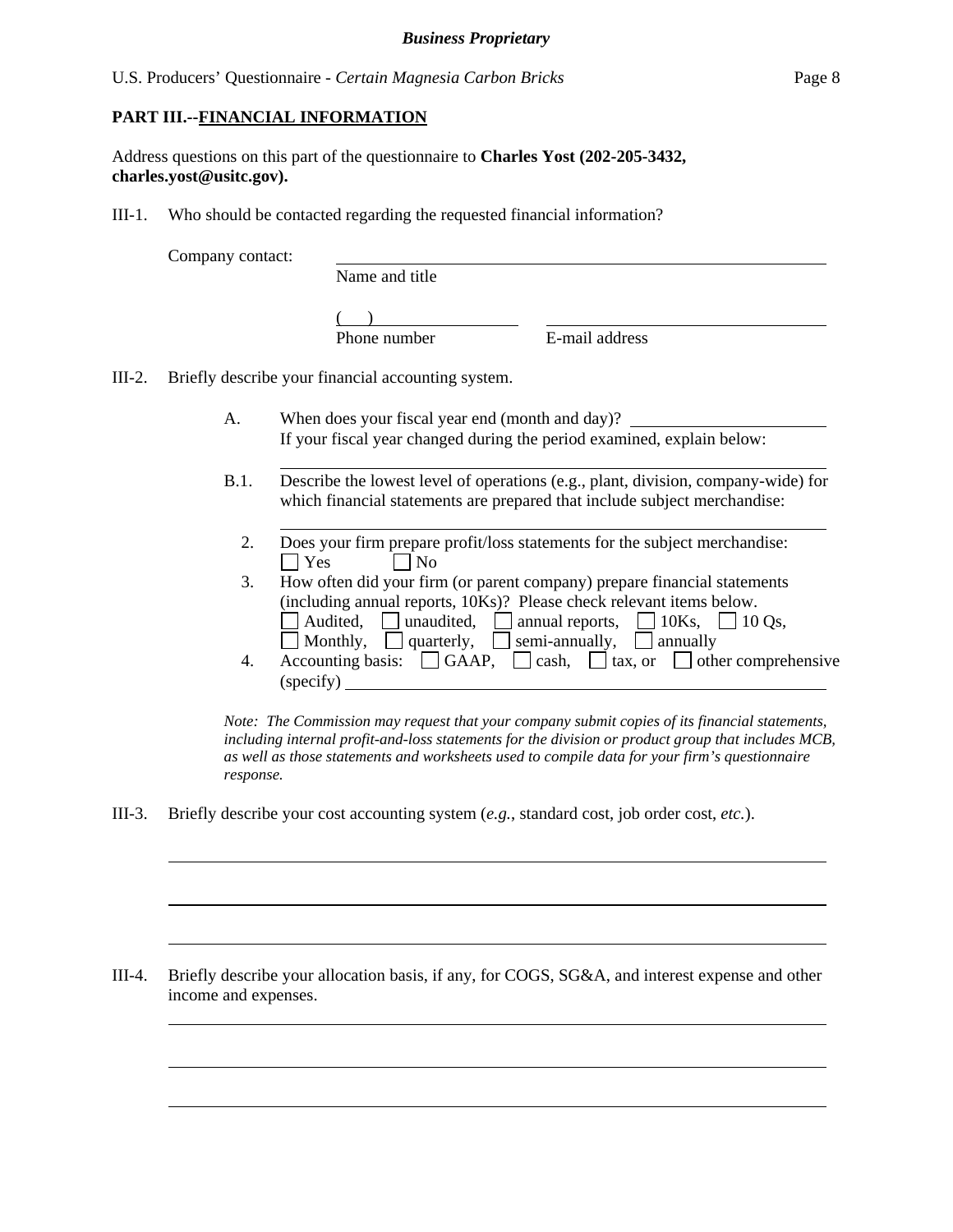III-5. Other products.--Please list any other products you produced in the facilities in which you produced MCB, and provide the share of net sales accounted for by these other products in your most recent fiscal year:

| Products                                     | Share of sales                                                                                                                                                                                   |
|----------------------------------------------|--------------------------------------------------------------------------------------------------------------------------------------------------------------------------------------------------|
|                                              |                                                                                                                                                                                                  |
|                                              |                                                                                                                                                                                                  |
|                                              |                                                                                                                                                                                                  |
|                                              |                                                                                                                                                                                                  |
|                                              |                                                                                                                                                                                                  |
|                                              |                                                                                                                                                                                                  |
|                                              |                                                                                                                                                                                                  |
|                                              | Does your firm receive inputs (raw materials, labor, energy, or any other services) used in the                                                                                                  |
| production of MCB from any related firm?     |                                                                                                                                                                                                  |
| $\Box$ Yes—Continue to question III-7 below. | $\Box$ No--Continue to question III-10 below.                                                                                                                                                    |
|                                              |                                                                                                                                                                                                  |
|                                              |                                                                                                                                                                                                  |
|                                              | In the space provided below, identify the inputs related to the production of MCB that your firm                                                                                                 |
|                                              | receives from related parties whose financial statements are consolidated with the financial                                                                                                     |
| statements of your firm.                     |                                                                                                                                                                                                  |
| Input                                        | <b>Related party</b>                                                                                                                                                                             |
|                                              |                                                                                                                                                                                                  |
|                                              |                                                                                                                                                                                                  |
|                                              |                                                                                                                                                                                                  |
|                                              |                                                                                                                                                                                                  |
|                                              |                                                                                                                                                                                                  |
|                                              |                                                                                                                                                                                                  |
|                                              |                                                                                                                                                                                                  |
|                                              |                                                                                                                                                                                                  |
|                                              |                                                                                                                                                                                                  |
|                                              | With respect to the related companies identified in response to question III-7 above, are their<br>financial statements consolidated with your firm's financial statements? (In other words, are |

□ Yes—Continue to question III-9 below. □ No--Continue to question III-10 below.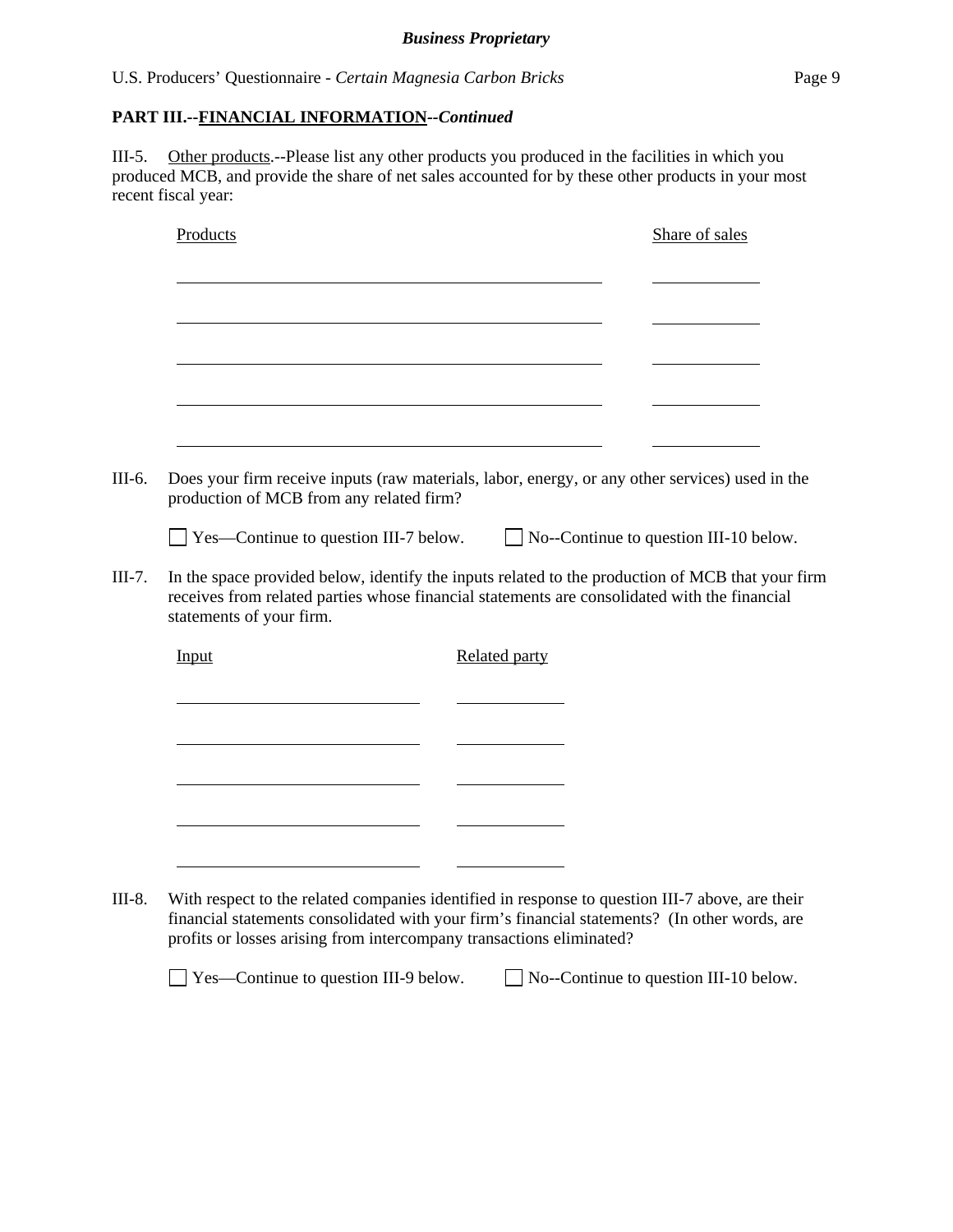III-9. All intercompany profit on inputs purchased from related parties that is eliminated pursuant to formal financial statement consolidation should also be eliminated from the costs reported to the Commission in question III-11 (i.e., costs reported in question III-11, to the extent that they reflect inputs purchased from related parties, should only reflect the related party's cost and not include an associated profit component). Reasonable methods for determining and eliminating the associated profit on inputs purchased from related parties are acceptable.

 Has your firm complied with the Commission's instructions regarding costs associated with inputs purchased from related parties?

Yes No—Please contact **Charles Yost (202-205-3432, charles.yost@usitc.gov).**

III-10. Nonrecurring charges.--For each annual and interim period for which financial results are reported in question III-11, please indicate in the schedule below the specific nonrecurring charges, the particular expense/cost line items from question III-11 where the associated charges are included, a brief description of the charges, and the associated values (*in \$1,000*). Nonrecurring charges would include, but are not limited to, items such as asset write-offs and accelerated depreciation due to restructuring of the company's MCB operations.

|                                                                                                                                                                                                                                      | Fiscal years ended-- |  | January-June |      |      |
|--------------------------------------------------------------------------------------------------------------------------------------------------------------------------------------------------------------------------------------|----------------------|--|--------------|------|------|
| <b>Item</b>                                                                                                                                                                                                                          |                      |  |              | 2008 | 2009 |
| Non-recurring charges: (In this column please<br>provide a brief description of each nonrecurring<br>charge and indicate the particular expense/cost line<br>items where the associated charges are included in<br>question III-11.) |                      |  |              |      |      |
| 1.                                                                                                                                                                                                                                   |                      |  |              |      |      |
| 2.                                                                                                                                                                                                                                   |                      |  |              |      |      |
| 3.                                                                                                                                                                                                                                   |                      |  |              |      |      |
| 4.                                                                                                                                                                                                                                   |                      |  |              |      |      |
| 5.                                                                                                                                                                                                                                   |                      |  |              |      |      |
| 6.                                                                                                                                                                                                                                   |                      |  |              |      |      |
| 7.                                                                                                                                                                                                                                   |                      |  |              |      |      |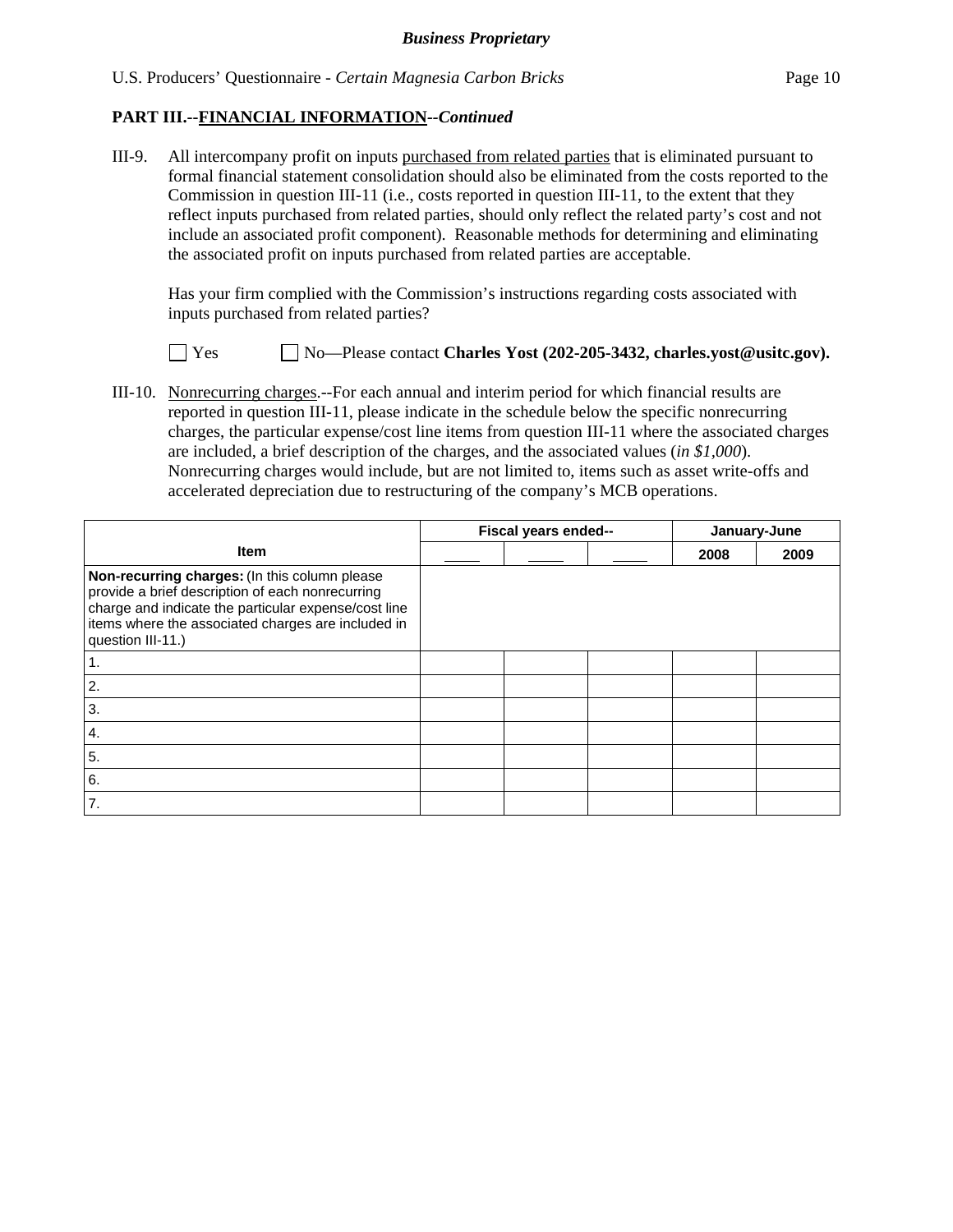III-11. Operations on MCB.--Report the revenue and related cost information requested below on the MCB operations of your U.S. establishment(s).<sup>1</sup> Do not report resales of products. Note that internal consumption and transfers to related firms must be valued at fair market value and purchases from related firms must be at  $cost<sup>2</sup>$ . Provide data for your three most recently completed fiscal years in chronological order from left to right, and for the specified interim periods. If your firm was involved in tolling operations (either as the toller or as the tollee) please contact **Charles Yost at (202) 205-3432** before completing this section of the questionnaire.

| Quantity (in short tons) and value (in \$1,000)          |                      |      |              |  |  |  |
|----------------------------------------------------------|----------------------|------|--------------|--|--|--|
|                                                          | Fiscal years ended-- |      | January-June |  |  |  |
| <b>Item</b>                                              |                      | 2008 | 2009         |  |  |  |
| Net sales quantities: <sup>3</sup>                       |                      |      |              |  |  |  |
| Commercial sales                                         |                      |      |              |  |  |  |
| Internal consumption                                     |                      |      |              |  |  |  |
| Transfers to related firms                               |                      |      |              |  |  |  |
| Total net sales quantities                               |                      |      |              |  |  |  |
| Net sales values: <sup>3</sup>                           |                      |      |              |  |  |  |
| Commercial sales                                         |                      |      |              |  |  |  |
| Internal consumption                                     |                      |      |              |  |  |  |
| Transfers to related firms                               |                      |      |              |  |  |  |
| Total net sales values                                   |                      |      |              |  |  |  |
| Cost of goods sold (COGS): $4$                           |                      |      |              |  |  |  |
| Raw materials                                            |                      |      |              |  |  |  |
| Direct labor                                             |                      |      |              |  |  |  |
| Other factory costs                                      |                      |      |              |  |  |  |
| <b>Total COGS</b>                                        |                      |      |              |  |  |  |
| <b>Gross profit or (loss)</b>                            |                      |      |              |  |  |  |
| Selling, general, and administrative<br>(SG&A) expenses: |                      |      |              |  |  |  |
| Selling expenses                                         |                      |      |              |  |  |  |
| General and administrative expenses                      |                      |      |              |  |  |  |
| <b>Total SG&amp;A expenses</b>                           |                      |      |              |  |  |  |
| <b>Operating income (loss)</b>                           |                      |      |              |  |  |  |
| Other income and expenses:                               |                      |      |              |  |  |  |
| Interest expense                                         |                      |      |              |  |  |  |
| All other expense items                                  |                      |      |              |  |  |  |
| All other income items                                   |                      |      |              |  |  |  |
| All other income or expenses, net                        |                      |      |              |  |  |  |
| Net income or (loss) before income taxes                 |                      |      |              |  |  |  |
| Depreciation/amortization included above                 |                      |      |              |  |  |  |

<sup>1</sup> Include only sales (whether domestic or export) and costs related to your U.S. manufacturing operations.

<sup>2</sup> Please list the expense categories and amounts of any profits on internal inputs or inputs from related firms that are reflected on your books but which are eliminated from the costs reported below.

 $3$  Less discounts, returns, allowances, and prepaid freight. The quantities and values should approximate the corresponding shipment quantities and values reported in Part II of this questionnaire.

 <sup>4</sup> COGS should include costs associated with internal consumption and transfers to related firms.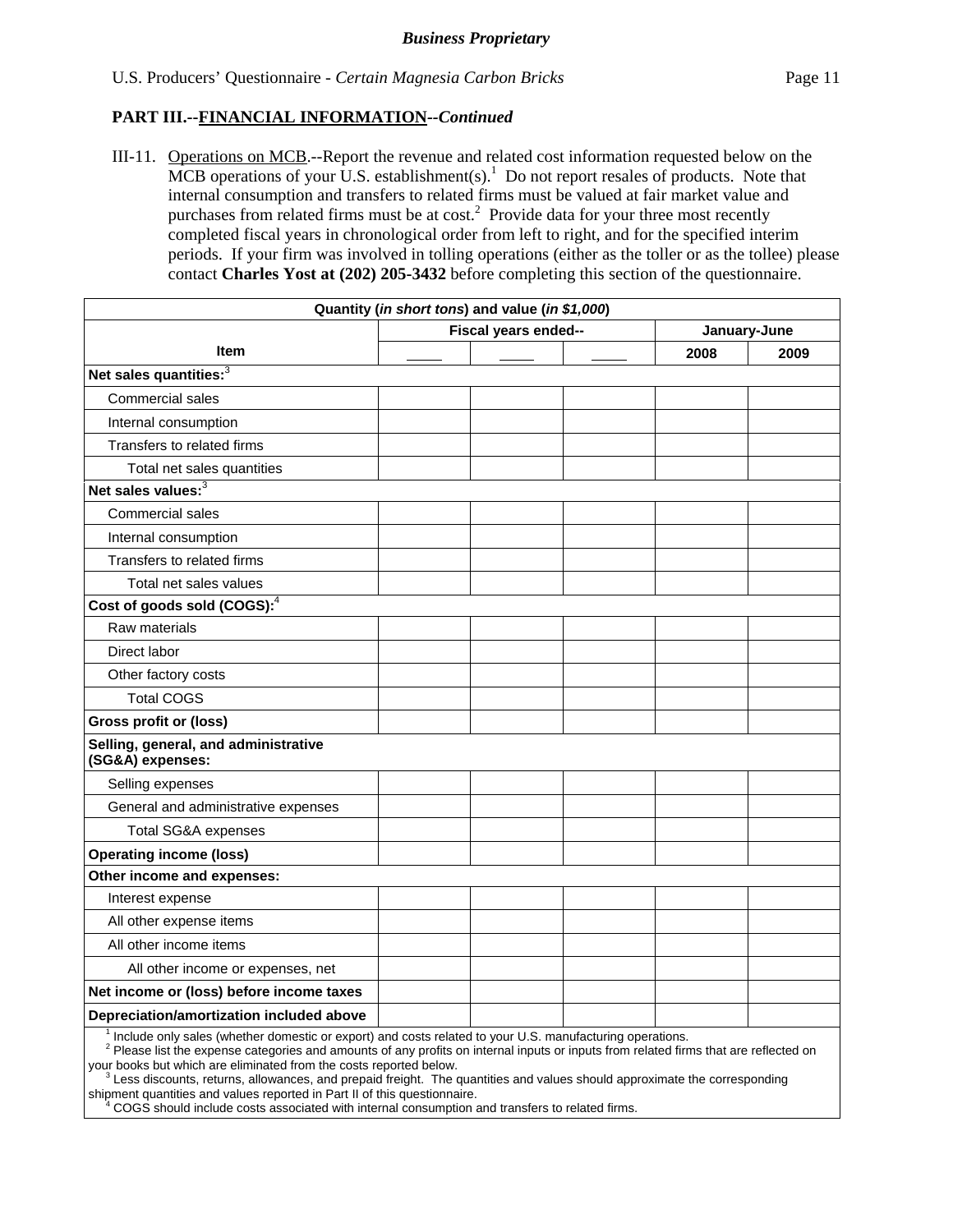III-12. Variable and fixed costs.—For each category of costs reported in III-11, please provide a breakdown between variable and fixed costs for 2008 IN PERCENT as follows.

| In percent $(\% )$  |                |             |        |  |  |  |
|---------------------|----------------|-------------|--------|--|--|--|
| Cost category       | Variable costs | Fixed costs | Total  |  |  |  |
| Raw materials       |                |             | 100.0% |  |  |  |
| Direct labor        |                |             | 100.0% |  |  |  |
| Other factory costs |                |             | 100.0% |  |  |  |
| SG&A expenses       |                |             | 100.0% |  |  |  |

III-13. Asset values.--Report the total assets associated with the production, warehousing, and sale of MCB. If your firm does not maintain some or all of the specific asset data in the normal course of business, please estimate it based upon some rational method (such as production, sales, or costs) that is consistent with your cost allocations in the previous question. Your finished goods inventory value should reconcile with the inventory quantity data reported in Part II. Provide data as of the end of your three most recently completed fiscal years in chronological order from left to right.

| Value (in \$1,000)                                                          |                      |  |  |  |  |
|-----------------------------------------------------------------------------|----------------------|--|--|--|--|
|                                                                             | Fiscal years ended-- |  |  |  |  |
| <b>Item</b>                                                                 |                      |  |  |  |  |
| Assets associated with the production,<br>warehousing, and sale of product: |                      |  |  |  |  |
| 1. Current assets:                                                          |                      |  |  |  |  |
| A. Cash and equivalents                                                     |                      |  |  |  |  |
| B. Accounts receivable, net                                                 |                      |  |  |  |  |
| C. Inventories (finished goods)                                             |                      |  |  |  |  |
| D. Inventories (raw materials and work in<br>process)                       |                      |  |  |  |  |
| E. Other current assets (describe: _____)                                   |                      |  |  |  |  |
| F. Total current assets (lines 1.A. through 1.E.)                           |                      |  |  |  |  |
| 2. Property, plant, and equipment                                           |                      |  |  |  |  |
| A. Original cost of property, plant, and equipment                          |                      |  |  |  |  |
| B. Less: Accumulated depreciation                                           |                      |  |  |  |  |
| C. Equals: Book value of property, plant, and<br>equipment                  |                      |  |  |  |  |
| 3. All other noncurrent assets (describe: ______)                           |                      |  |  |  |  |
| 4. Total assets (lines 1.F., 2.C., and 3)                                   |                      |  |  |  |  |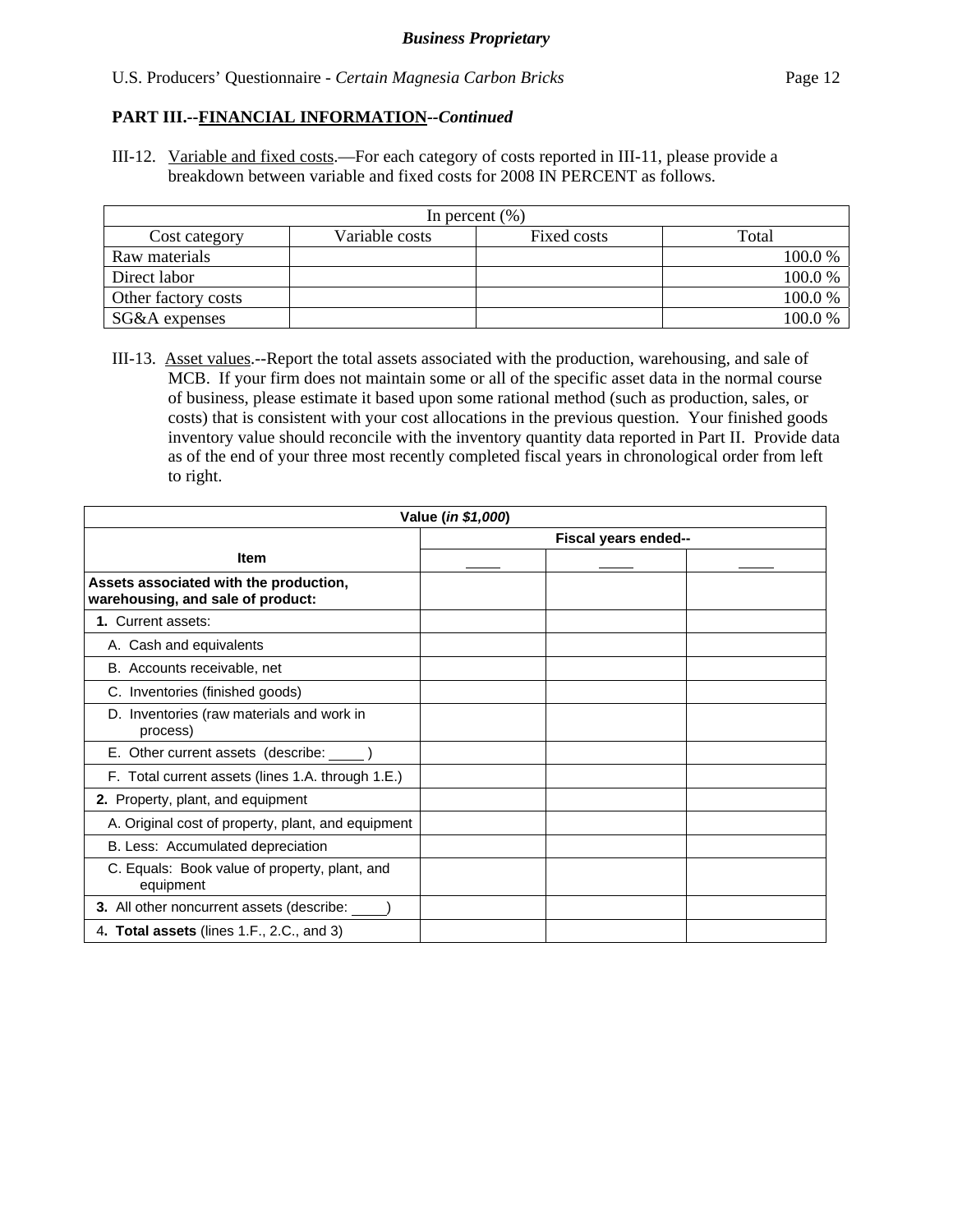$\overline{a}$ 

 $\overline{a}$ 

 $\overline{\phantom{a}}$ 

 $\overline{a}$ 

 $\overline{a}$ 

III-14. Capital expenditures and research and development expenses.--Report your firm's capital expenditures and research and development expenditures on MCB. Provide data for your three most recently completed fiscal years in chronological order from left to right, and for the specified interim periods.

| Value ( <i>in \$1,000</i> )              |                                      |  |  |      |      |  |
|------------------------------------------|--------------------------------------|--|--|------|------|--|
|                                          | Fiscal years ended--<br>January-June |  |  |      |      |  |
| <b>Item</b>                              |                                      |  |  | 2008 | 2009 |  |
| <b>Capital expenditures</b>              |                                      |  |  |      |      |  |
| <b>Research and development expenses</b> |                                      |  |  |      |      |  |

Please describe the nature or focus of your firm's capital expenditures and R&D expenses:

- III-15. Since January 1, 2006, has your firm experienced any actual negative effects on its return on investment or its growth, investment, ability to raise capital, existing development and production efforts (including efforts to develop a derivative or more advanced version of the product), or the scale of capital investments as a result of imports of MCB from China and/or Mexico?
	- $\Box$  No  $\Box$  Yes--My firm has experienced actual negative effects as follows:
		- Cancellation, postponement, or rejection of expansion projects
		- Denial or rejection of investment proposal
		- $\Box$  Reduction in the size of capital investments
		- $\Box$  Rejection of bank loans
		- $\Box$  Lowering of credit rating
		- $\nabla$  Problem related to the issue of stocks or bonds
		- $\Box$  Other (specify)

III-16. Does your firm anticipate any negative impact of imports of MCB from China and/or Mexico?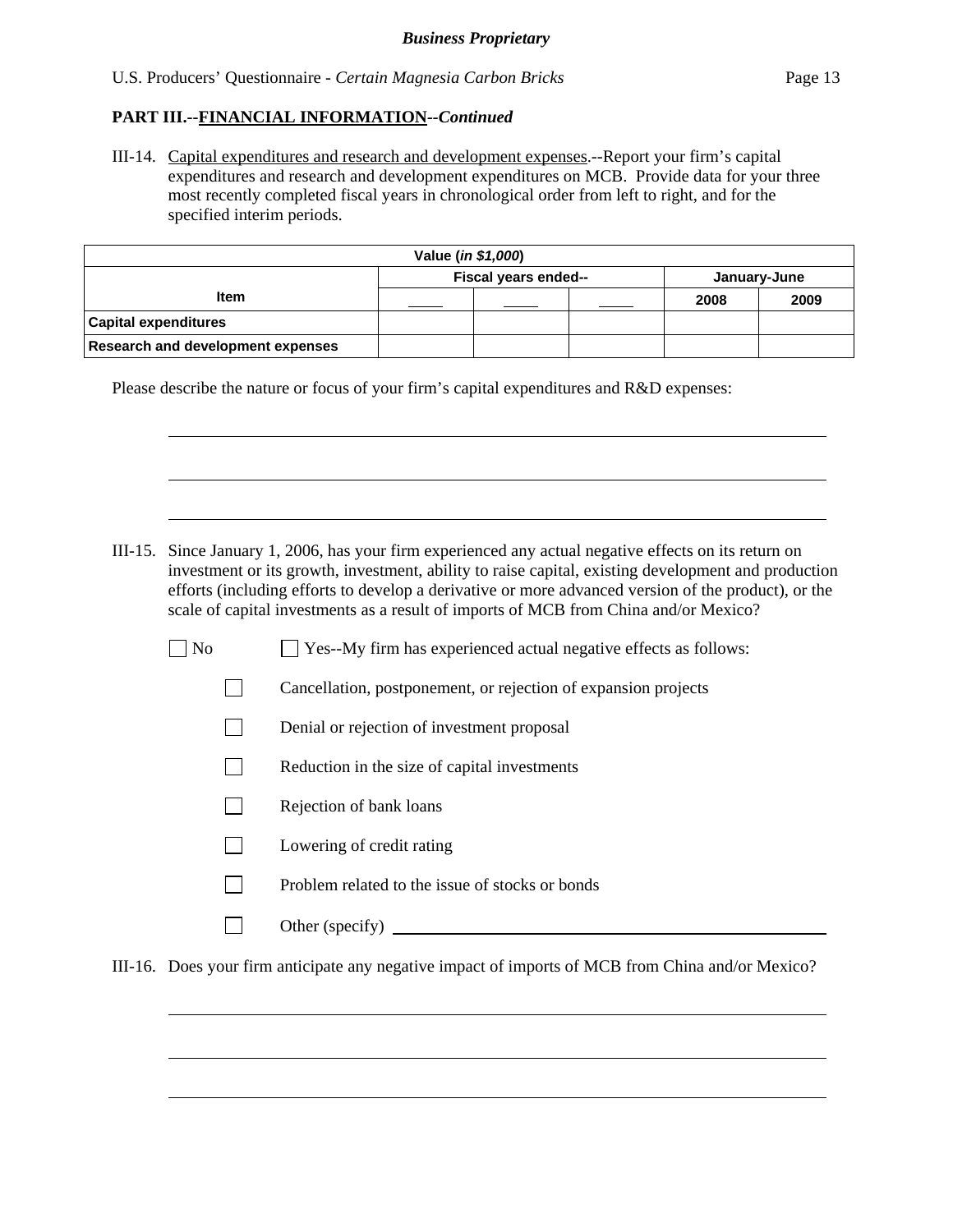#### **PART IV.--PRICING AND RELATED INFORMATION**

Further information on this part of the questionnaire can be obtained from James Fetzer (202-708-5403, james.fetzer@usitc.gov)

IV-1. Who should be contacted regarding the requested pricing and related information?

Company contact:

Name and title

 $($ Phone number E-mail address

# **PRICE DATA**

This section requests quarterly quantity and value data, f.o.b. your U.S. point of shipment, for your commercial shipments to unrelated U.S. customers during January 2006–June 2009 of the following products produced by your firm.

*Product 1***.—Resin Bonded, Magnesia-Carbon Brick for electric arc furnaces with a carbon content of 13 percent, fused grain and antioxidant additions that correspond to Resco's brand Nuline 10-99, with the following dimensions: 13½ x 6 x 3 No. 1 key.** 

*Product 2***.-- Resin Bonded, Magnesia-Carbon Brick for ladles with a carbon content of 10 percent, fused grain and antioxidant additions that correspond to Resco's brand Maxline 10 DFZ with the following dimensions: SU 6 x 60 x 100 mm.** 

*Product 3***.— Resin Bonded, Magnesia-Carbon Brick for ladles with a carbon content of 10 percent, fused grain and antioxidant additions that correspond to Resco's brand Maxline 10 AFX, with the following dimensions: 7 x (6-5½) x 3 inch mini key .** 

**Please note that total dollar values should be f.o.b., U.S. point of shipment and should not include U.S.-inland transportation costs. Total dollar values should reflect the** *final net* **amount paid to you (i.e., should be net of all deductions for discounts or rebates). See instruction booklet.**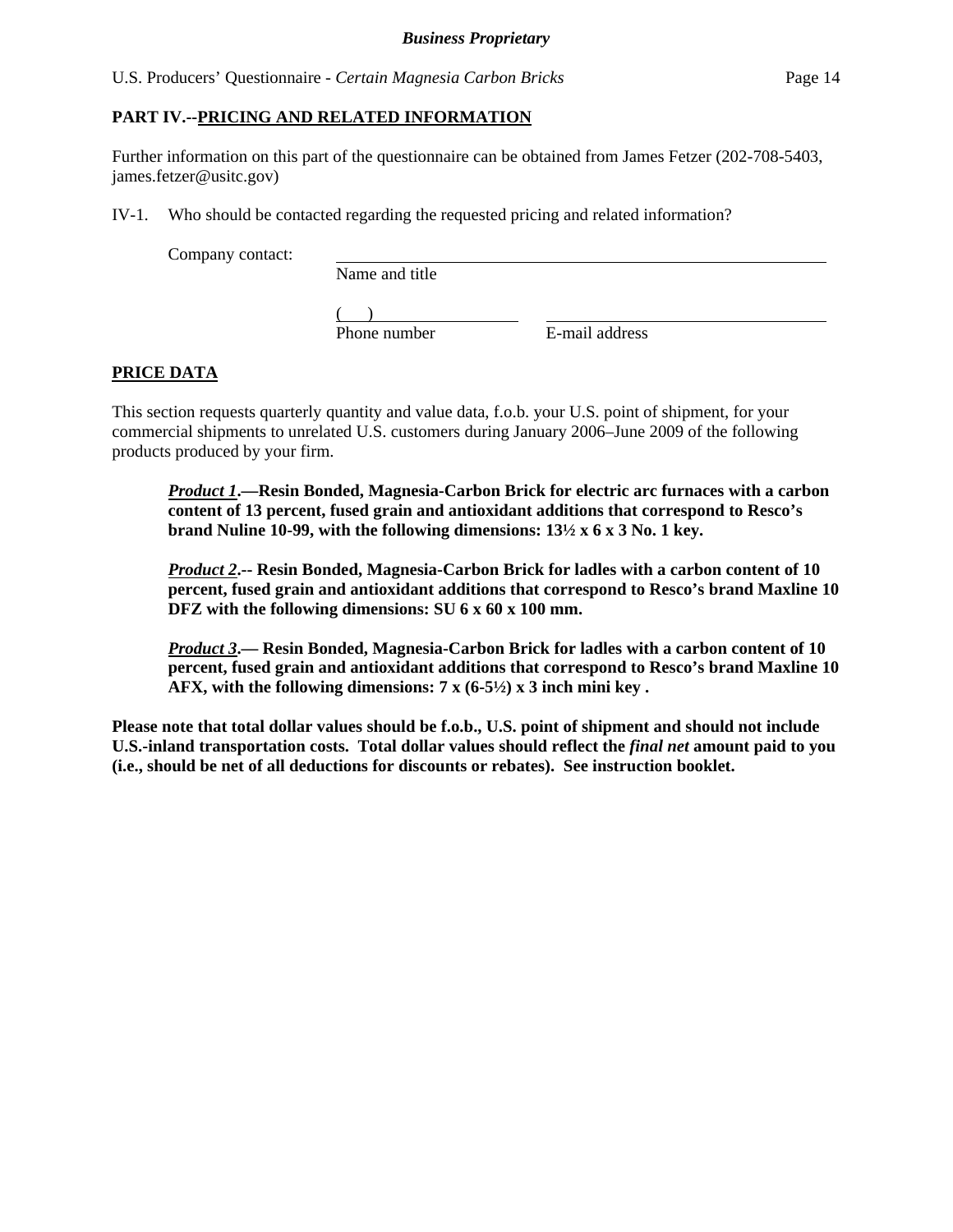IV-2. Report below the quarterly price data<sup>1</sup> for pricing products<sup>2</sup> produced and sold by your firm.

| (Quantity in tons, value in dollars)                                                                                                                                                                                                                                                                                                                                                                  |                  |       |          |                  |          |                  |
|-------------------------------------------------------------------------------------------------------------------------------------------------------------------------------------------------------------------------------------------------------------------------------------------------------------------------------------------------------------------------------------------------------|------------------|-------|----------|------------------|----------|------------------|
|                                                                                                                                                                                                                                                                                                                                                                                                       | <b>Product 1</b> |       |          | <b>Product 2</b> |          | <b>Product 3</b> |
|                                                                                                                                                                                                                                                                                                                                                                                                       | Quantity         | Value | Quantity | Value            | Quantity | <b>Value</b>     |
| 2006                                                                                                                                                                                                                                                                                                                                                                                                  |                  |       |          |                  |          |                  |
| January-March                                                                                                                                                                                                                                                                                                                                                                                         |                  |       |          |                  |          |                  |
| April-June                                                                                                                                                                                                                                                                                                                                                                                            |                  |       |          |                  |          |                  |
| July-September                                                                                                                                                                                                                                                                                                                                                                                        |                  |       |          |                  |          |                  |
| October-December                                                                                                                                                                                                                                                                                                                                                                                      |                  |       |          |                  |          |                  |
| 2007                                                                                                                                                                                                                                                                                                                                                                                                  |                  |       |          |                  |          |                  |
| January-March                                                                                                                                                                                                                                                                                                                                                                                         |                  |       |          |                  |          |                  |
| April-June                                                                                                                                                                                                                                                                                                                                                                                            |                  |       |          |                  |          |                  |
| July-September                                                                                                                                                                                                                                                                                                                                                                                        |                  |       |          |                  |          |                  |
| October-December                                                                                                                                                                                                                                                                                                                                                                                      |                  |       |          |                  |          |                  |
| 2008                                                                                                                                                                                                                                                                                                                                                                                                  |                  |       |          |                  |          |                  |
| January-March                                                                                                                                                                                                                                                                                                                                                                                         |                  |       |          |                  |          |                  |
| April-June                                                                                                                                                                                                                                                                                                                                                                                            |                  |       |          |                  |          |                  |
| July-September                                                                                                                                                                                                                                                                                                                                                                                        |                  |       |          |                  |          |                  |
| October-December                                                                                                                                                                                                                                                                                                                                                                                      |                  |       |          |                  |          |                  |
| 2009                                                                                                                                                                                                                                                                                                                                                                                                  |                  |       |          |                  |          |                  |
| January-March                                                                                                                                                                                                                                                                                                                                                                                         |                  |       |          |                  |          |                  |
| April-June                                                                                                                                                                                                                                                                                                                                                                                            |                  |       |          |                  |          |                  |
| <sup>1</sup> Net values (i.e., gross sales values less all discounts, allowances, rebates, prepaid freight, and the value of<br>returned goods), f.o.b. your U.S. point of shipment.<br><sup>2</sup> Pricing product definitions are provided on the first page of Part IV.<br>Note.--If your product does not exactly meet the product specifications but is competitive with the specified product, |                  |       |          |                  |          |                  |
| provide a description of your product:<br>Product 1:                                                                                                                                                                                                                                                                                                                                                  |                  |       |          |                  |          |                  |
|                                                                                                                                                                                                                                                                                                                                                                                                       |                  |       |          |                  |          |                  |
| Product 2:                                                                                                                                                                                                                                                                                                                                                                                            |                  |       |          |                  |          |                  |
| Product 3:                                                                                                                                                                                                                                                                                                                                                                                            |                  |       |          |                  |          |                  |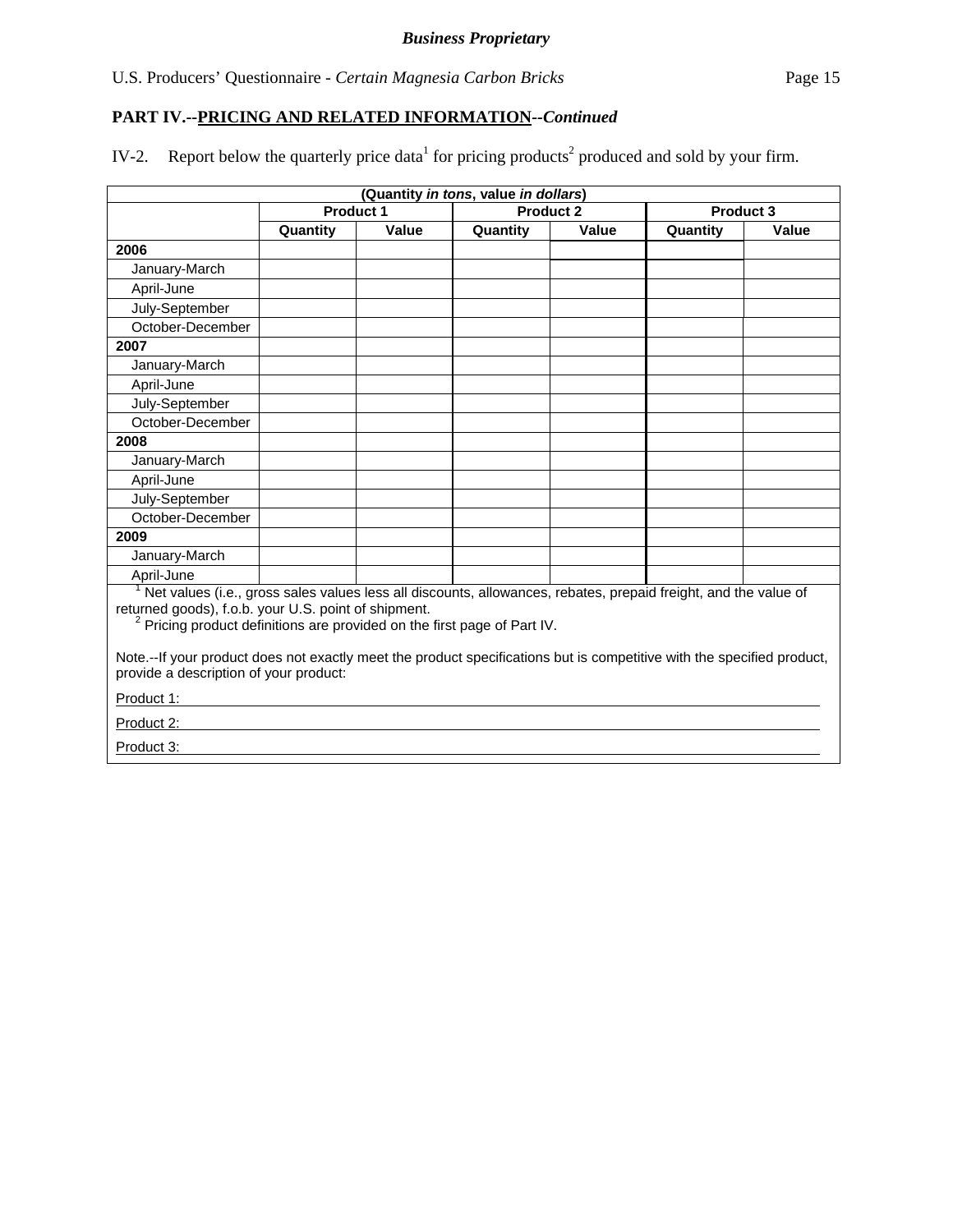U.S. Producers' Questionnaire - *Certain Magnesia Carbon Bricks* Page 16

l

 $\overline{a}$ 

 $\overline{a}$ 

 $\overline{a}$ 

 $\overline{a}$ 

 $\overline{a}$ 

# **PART IV.--PRICING AND RELATED INFORMATION***--Continued*

IV-3. Please describe how your firm determines the prices that it charges for sales of MCB (transaction by transaction negotiation, contracts for multiple shipments, set price lists, etc.). If your firm issues price lists, please include a copy of a recent price list with your submission. If your price list is large, please submit sample pages.

IV-4. Please describe your firm's discount policy (quantity discounts, annual total volume discounts, *etc.*).

IV-5. What are your firm's typical sales terms for its U.S.-produced MCB (e.g., 2/10 net 30 days)? . On what basis are your prices of domestic MCB usually quoted (e.g., f.o.b. warehouse, or delivered)? \_\_\_\_\_\_\_\_\_\_\_\_\_\_\_.

IV-6. Approximately what share of your firm's sales of its U.S.-produced MCB in 2006 were on a (1) long-term contract basis (multiple deliveries for more than 12 months), (2) short-term contract basis (multiple deliveries up to 12 months), and (3) spot sales basis (for a single delivery)?

Type of sale Share of sales (percent)

Long-term contracts

Short-term contracts

Spot sales

IV-7. If you sell on a long-term contract basis, please answer the following questions with respect to provisions of a typical long-term contract.

| (a) | What is the average duration of a contract? |  |
|-----|---------------------------------------------|--|
|     |                                             |  |
|     |                                             |  |

(b) Can prices be renegotiated during the contract period?

(c) Does the contract fix quantity, price, or both?

(d) Does the contract have a meet or release provision?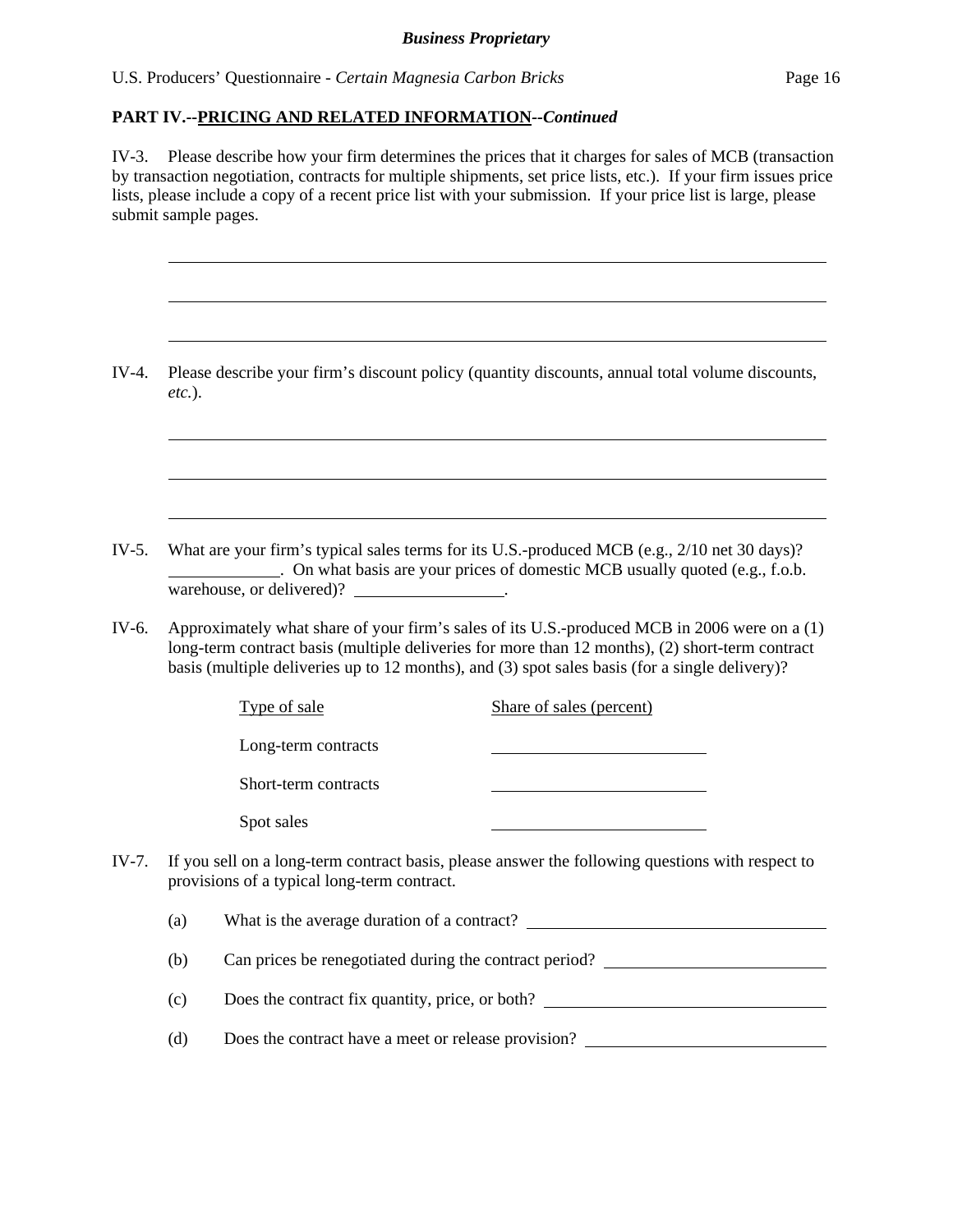| IV-8.        | If you sell on a short-term contract basis, please answer the following questions with respect to<br>provisions of a typical short-term contract. |                   |                                                          |                   |                                                                                                                                                                            |  |  |
|--------------|---------------------------------------------------------------------------------------------------------------------------------------------------|-------------------|----------------------------------------------------------|-------------------|----------------------------------------------------------------------------------------------------------------------------------------------------------------------------|--|--|
|              | (a)                                                                                                                                               |                   |                                                          |                   |                                                                                                                                                                            |  |  |
|              | (b)                                                                                                                                               |                   |                                                          |                   | Can prices be renegotiated during the contract period?                                                                                                                     |  |  |
|              | (c)                                                                                                                                               |                   |                                                          |                   | Does the contract fix quantity, price, or both?                                                                                                                            |  |  |
|              | (d)                                                                                                                                               |                   |                                                          |                   | Does the contract have a meet or release provision?                                                                                                                        |  |  |
| IV-9.        | What is the average lead time between a customer's order and the date of delivery for your firm's<br>sales of your U.S.-produced MCB?             |                   |                                                          |                   |                                                                                                                                                                            |  |  |
|              |                                                                                                                                                   | Source            | Share of sales,<br>2006                                  |                   | Lead time                                                                                                                                                                  |  |  |
|              |                                                                                                                                                   | From inventory    |                                                          |                   |                                                                                                                                                                            |  |  |
|              |                                                                                                                                                   | Produced to order |                                                          |                   |                                                                                                                                                                            |  |  |
|              | <b>Total</b>                                                                                                                                      |                   | 100 %                                                    |                   |                                                                                                                                                                            |  |  |
| IV-10. $(a)$ |                                                                                                                                                   |                   | for by U.S. inland transportation costs? ______ percent. |                   | What is the approximate percentage of the total delivered cost of MCB that is accounted                                                                                    |  |  |
|              | (b)                                                                                                                                               |                   | $\Box$ Your firm $\Box$ or purchaser                     |                   | Who generally arranges the transportation to your customers' locations? (check one)                                                                                        |  |  |
|              | (c)                                                                                                                                               | ______ percent.   |                                                          |                   | What proportion of your sales occur within 100 miles of your storage or production<br>facility? _____ percent. Within 101 to 1,000 miles? _____ percent. Over 1,000 miles? |  |  |
|              | that apply)                                                                                                                                       |                   |                                                          |                   | IV-11. What is the geographic market area in the United States served by your firm's MCB? (check all                                                                       |  |  |
|              |                                                                                                                                                   | Northeast         | Mid-Atlantic                                             | Midwest           | Southeast                                                                                                                                                                  |  |  |
|              |                                                                                                                                                   | Southwest         | $\Box$ Rocky Mountains                                   | $\Box$ West Coast | Northwest                                                                                                                                                                  |  |  |
|              |                                                                                                                                                   | National          |                                                          |                   |                                                                                                                                                                            |  |  |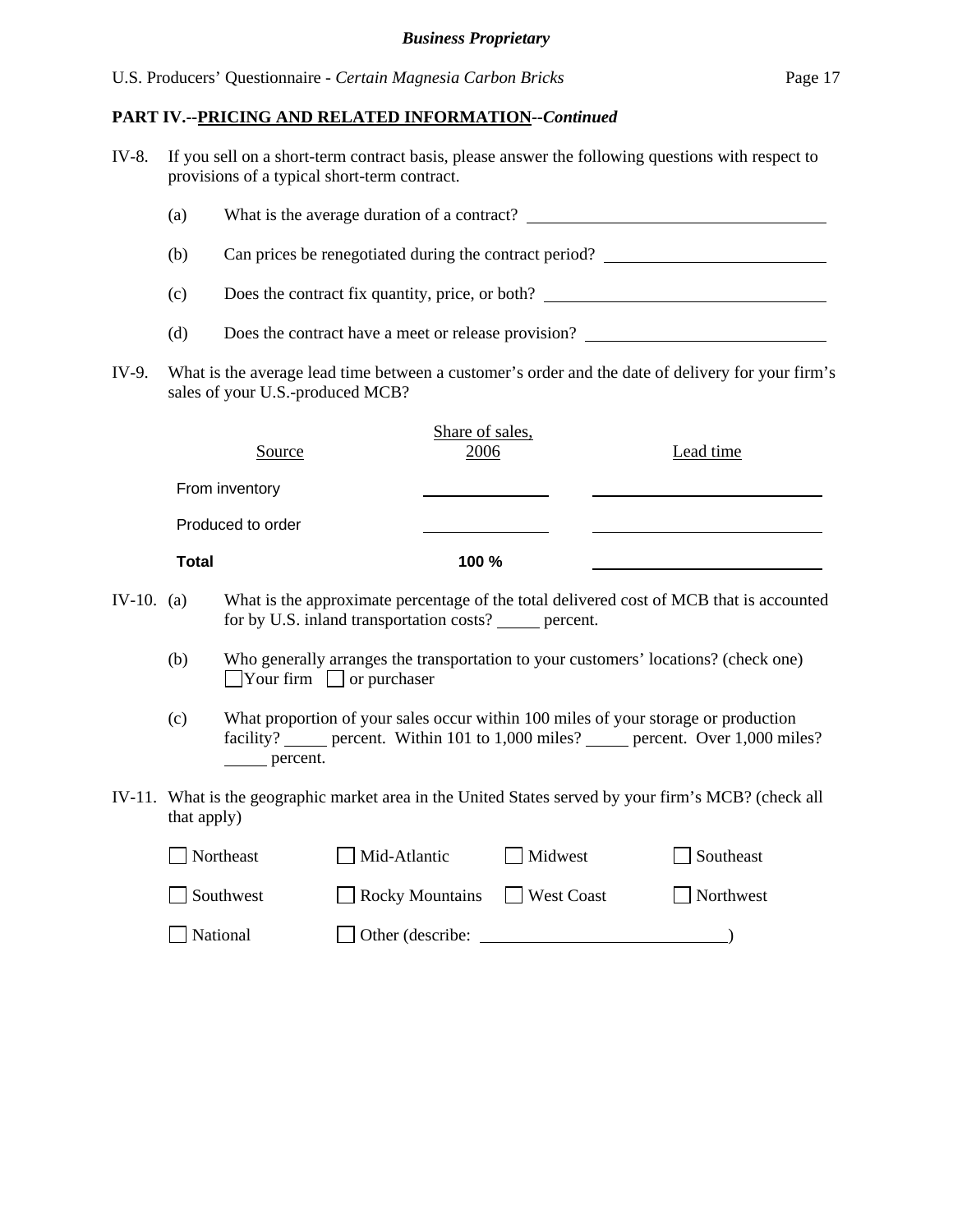|              | End use | Share of total cost (percent)                                                                                                                                                                                                          |
|--------------|---------|----------------------------------------------------------------------------------------------------------------------------------------------------------------------------------------------------------------------------------------|
|              |         |                                                                                                                                                                                                                                        |
| IV-13. $(a)$ |         | Can other products be substituted for MCB?                                                                                                                                                                                             |
|              |         | $\Box$ No<br>$\Box$ Yes--Please list these substitute products in order of importance.                                                                                                                                                 |
|              |         | (i)                                                                                                                                                                                                                                    |
|              |         | (ii)                                                                                                                                                                                                                                   |
|              |         | (iii)                                                                                                                                                                                                                                  |
|              | (b)     | For each possible substitute product, please give examples of applications and end uses<br>for which they are substitutes.                                                                                                             |
|              |         |                                                                                                                                                                                                                                        |
|              | (c)     | Have changes in the prices of these products affected the price for MCB?                                                                                                                                                               |
|              |         | Yes--To what degree do changes in their prices affect the price for<br>No<br>MCB? Does this effect have a time lag? If so, how long is the time lag<br>for each substitute product? Does this vary by type of MCB or final end<br>use? |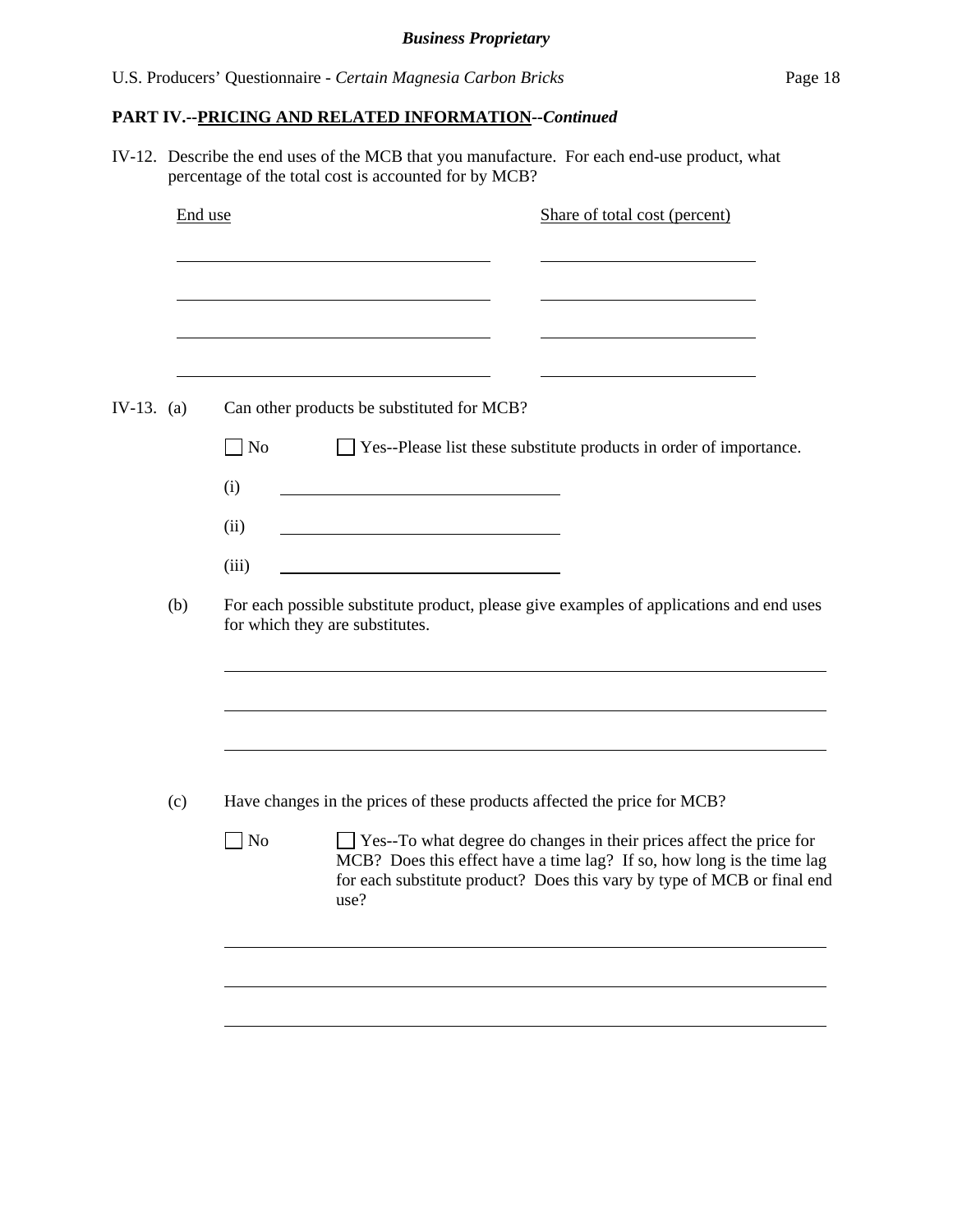| IV-14. How has the demand within the United States (and outside the United States if known) for MCB<br>changed since January 1, 2006? What principal factors affect changes in demand? |                                                   |                                                                                                                                      |  |  |  |
|----------------------------------------------------------------------------------------------------------------------------------------------------------------------------------------|---------------------------------------------------|--------------------------------------------------------------------------------------------------------------------------------------|--|--|--|
| Increased                                                                                                                                                                              | No change                                         | Decreased                                                                                                                            |  |  |  |
|                                                                                                                                                                                        |                                                   |                                                                                                                                      |  |  |  |
|                                                                                                                                                                                        |                                                   |                                                                                                                                      |  |  |  |
| 1, 2006?                                                                                                                                                                               |                                                   | IV-15. Have there been any significant changes in the product range or marketing of MCB since January                                |  |  |  |
| $\n  o$                                                                                                                                                                                | Yes-- Please describe.                            |                                                                                                                                      |  |  |  |
|                                                                                                                                                                                        |                                                   |                                                                                                                                      |  |  |  |
|                                                                                                                                                                                        |                                                   |                                                                                                                                      |  |  |  |
|                                                                                                                                                                                        | IV-16. Does your firm sell MCB over the internet? |                                                                                                                                      |  |  |  |
| $\exists$ No                                                                                                                                                                           |                                                   | Yes-- Please describe, noting the estimated percentage of your firm's total<br>sales of MCB in 2006 accounted for by internet sales. |  |  |  |
|                                                                                                                                                                                        |                                                   |                                                                                                                                      |  |  |  |
|                                                                                                                                                                                        |                                                   |                                                                                                                                      |  |  |  |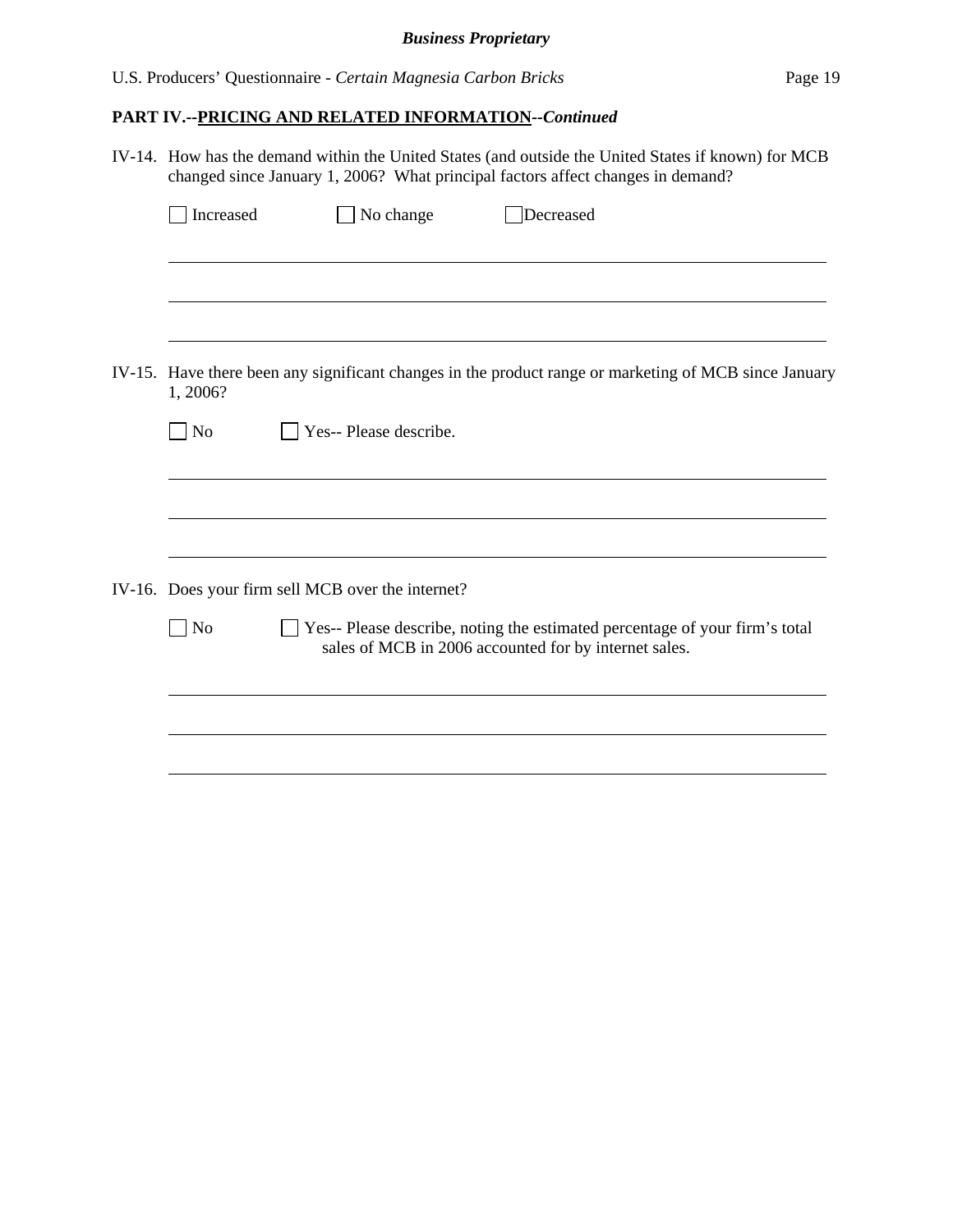U.S. Producers' Questionnaire - *Certain Magnesia Carbon Bricks* Page 20

### **PART IV.--PRICING AND RELATED INFORMATION***--Continued*

IV-17. Is MCB produced in the United States and in other countries interchangeable (*i.e.*, can they physically be used in the same applications)? Please indicate below, using "A" to indicate that the products from a specified country-pair are always interchangeable, "F" to indicate that the products are frequently interchangeable, "S" to indicate that the products are sometimes interchangeable, "N" to indicate that the products are never interchangeable, and "0" to indicate no familiarity with products from a specified country-pair.<sup>1</sup>

| Country-pair         | China                                               | Mexico                                                                                                          | <b>Brazil</b> | Other countries |
|----------------------|-----------------------------------------------------|-----------------------------------------------------------------------------------------------------------------|---------------|-----------------|
| <b>United States</b> |                                                     |                                                                                                                 |               |                 |
| China                |                                                     |                                                                                                                 |               |                 |
| Mexico               |                                                     |                                                                                                                 |               |                 |
| <b>Brazil</b>        |                                                     |                                                                                                                 |               |                 |
|                      | factors that limit or preclude interchangeable use: | <sup>1</sup> For any country-pair producing MCB which is sometimes or never interchangeable, please explain the |               |                 |
|                      |                                                     |                                                                                                                 |               |                 |
|                      |                                                     |                                                                                                                 |               |                 |
|                      |                                                     |                                                                                                                 |               |                 |
|                      |                                                     |                                                                                                                 |               |                 |
|                      |                                                     |                                                                                                                 |               |                 |
|                      |                                                     |                                                                                                                 |               |                 |
|                      |                                                     |                                                                                                                 |               |                 |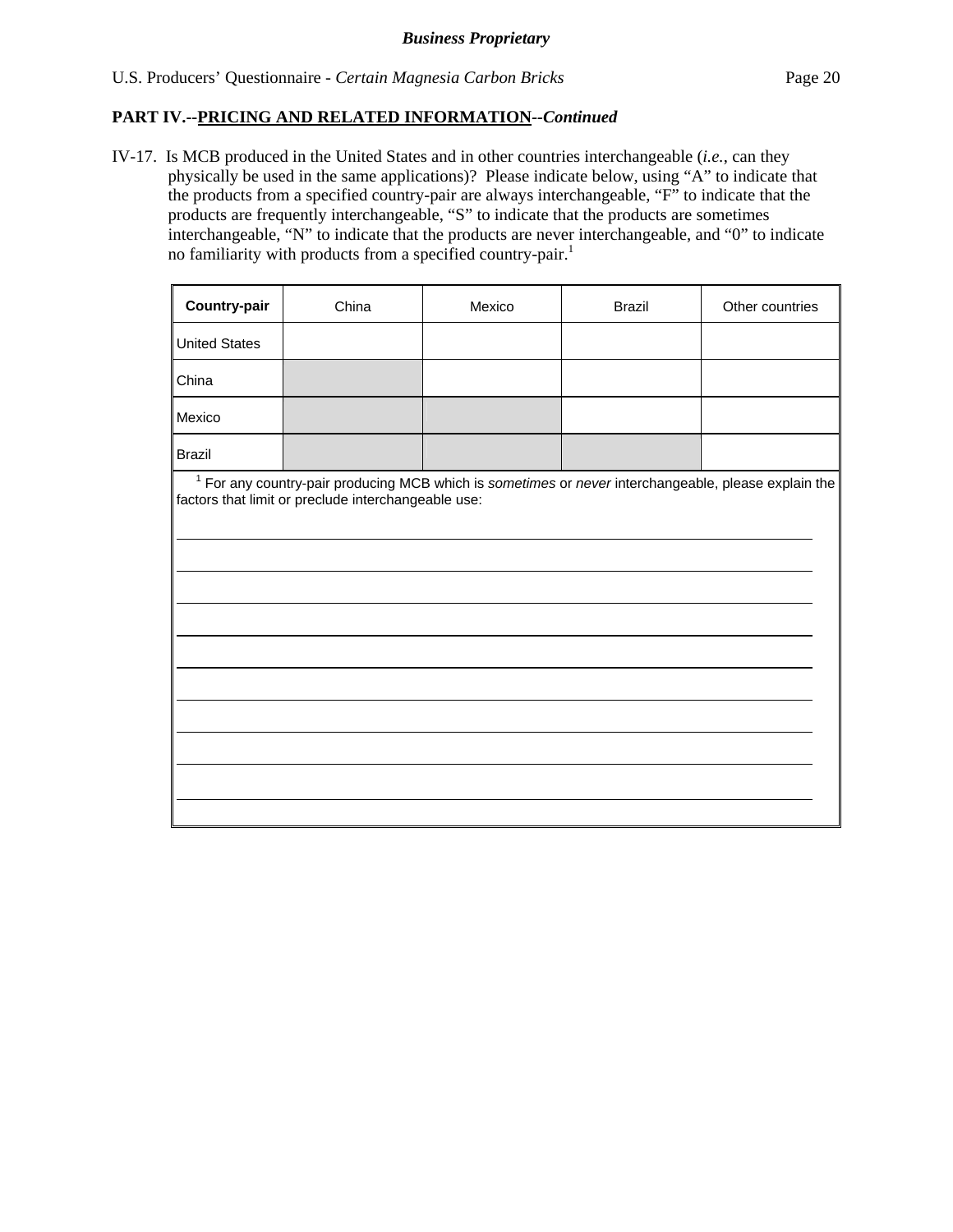IV-18. Are differences other than price (*i.e.*, quality, availability, transportation network, product range, technical support, *etc.*) between MCB produced in the United States and in other countries a significant factor in your firm's sales of the products? Please indicate below, using "A" to indicate that such differences are always significant, "F" to indicate that such differences are frequently significant, "S" to indicate that such differences are sometimes significant, "N" to indicate that such differences are never significant, and "0" to indicate no familiarity with products from a specified country-pair.<sup>1</sup>

| <b>Country-pair</b>  | China                                                                                                                                                                                                                   | Mexico | <b>Brazil</b> | Other countries |
|----------------------|-------------------------------------------------------------------------------------------------------------------------------------------------------------------------------------------------------------------------|--------|---------------|-----------------|
| <b>United States</b> |                                                                                                                                                                                                                         |        |               |                 |
| China                |                                                                                                                                                                                                                         |        |               |                 |
| Mexico               |                                                                                                                                                                                                                         |        |               |                 |
| <b>Brazil</b>        |                                                                                                                                                                                                                         |        |               |                 |
| by such factors:     | $1$ For any country-pair for which factors other than price always or frequently are a significant factor in<br>your firm's sales of MCB, identify the country-pair and report the advantages or disadvantages imparted |        |               |                 |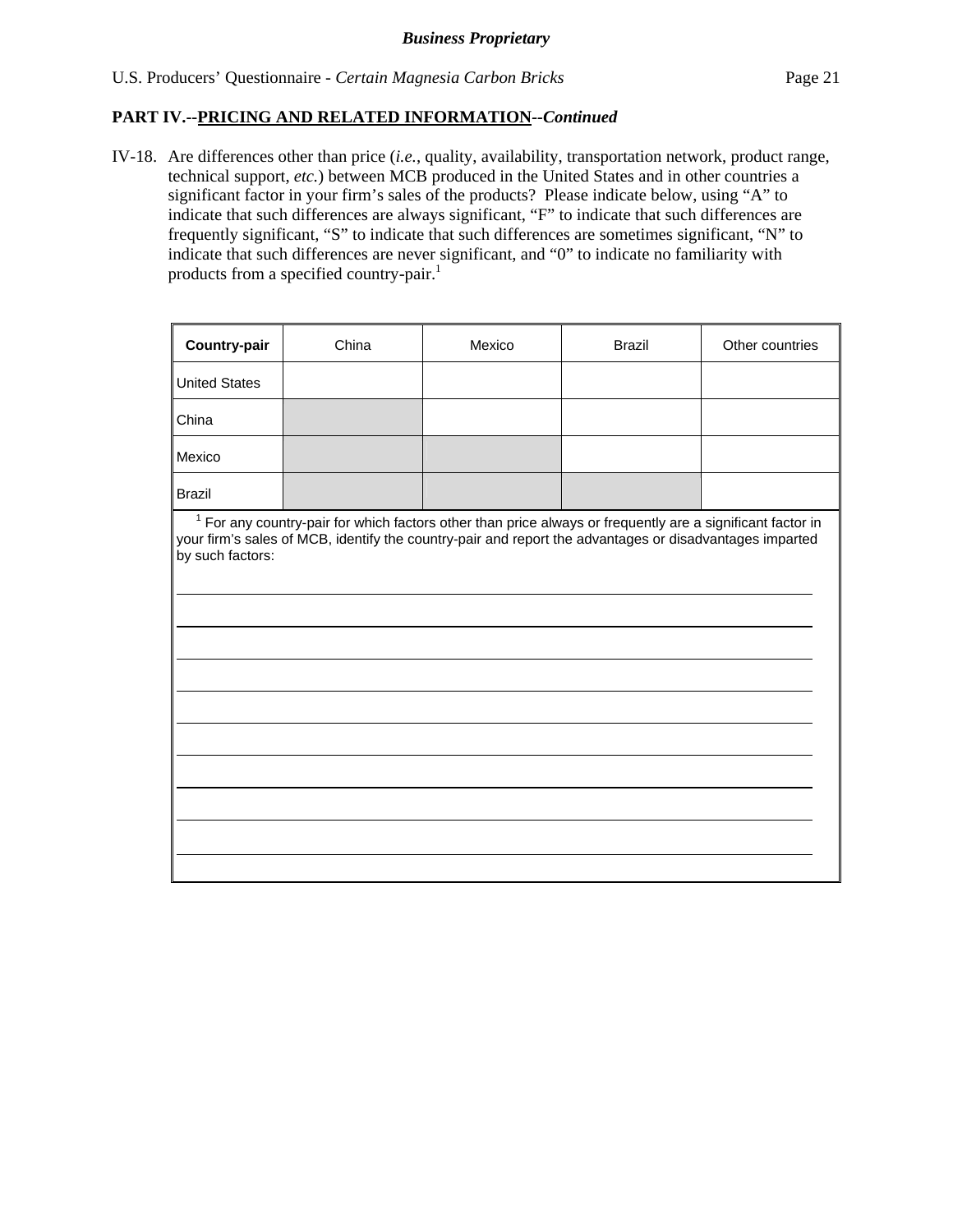IV-19. Please identify below the names and addresses of your firm's 10 largest customers for MCB during 2006-2008. Please also provide the name and telephone number of a contact person and the share of the quantity of your firm's total shipments of MCB that each of these customers accounted for in 2008.

| No.                     | <b>Customer's name</b> | Street address (not P.O.<br>box), city, state, and zip<br>code | <b>Contact person</b> | Area<br>code and<br>telephone<br>number | Share of<br>2008<br>sales<br>$(\%)$ |
|-------------------------|------------------------|----------------------------------------------------------------|-----------------------|-----------------------------------------|-------------------------------------|
| $\mathbf{1}$            |                        |                                                                |                       |                                         |                                     |
| $\mathbf{2}$            |                        |                                                                |                       |                                         |                                     |
| $\mathbf 3$             |                        |                                                                |                       |                                         |                                     |
| $\overline{\mathbf{4}}$ |                        |                                                                |                       |                                         |                                     |
| $5\phantom{.0}$         |                        |                                                                |                       |                                         |                                     |
| $\bf 6$                 |                        |                                                                |                       |                                         |                                     |
| $\overline{7}$          |                        |                                                                |                       |                                         |                                     |
| $\bf8$                  |                        |                                                                |                       |                                         |                                     |
| $\boldsymbol{9}$        |                        |                                                                |                       |                                         |                                     |
| 10                      |                        |                                                                |                       |                                         |                                     |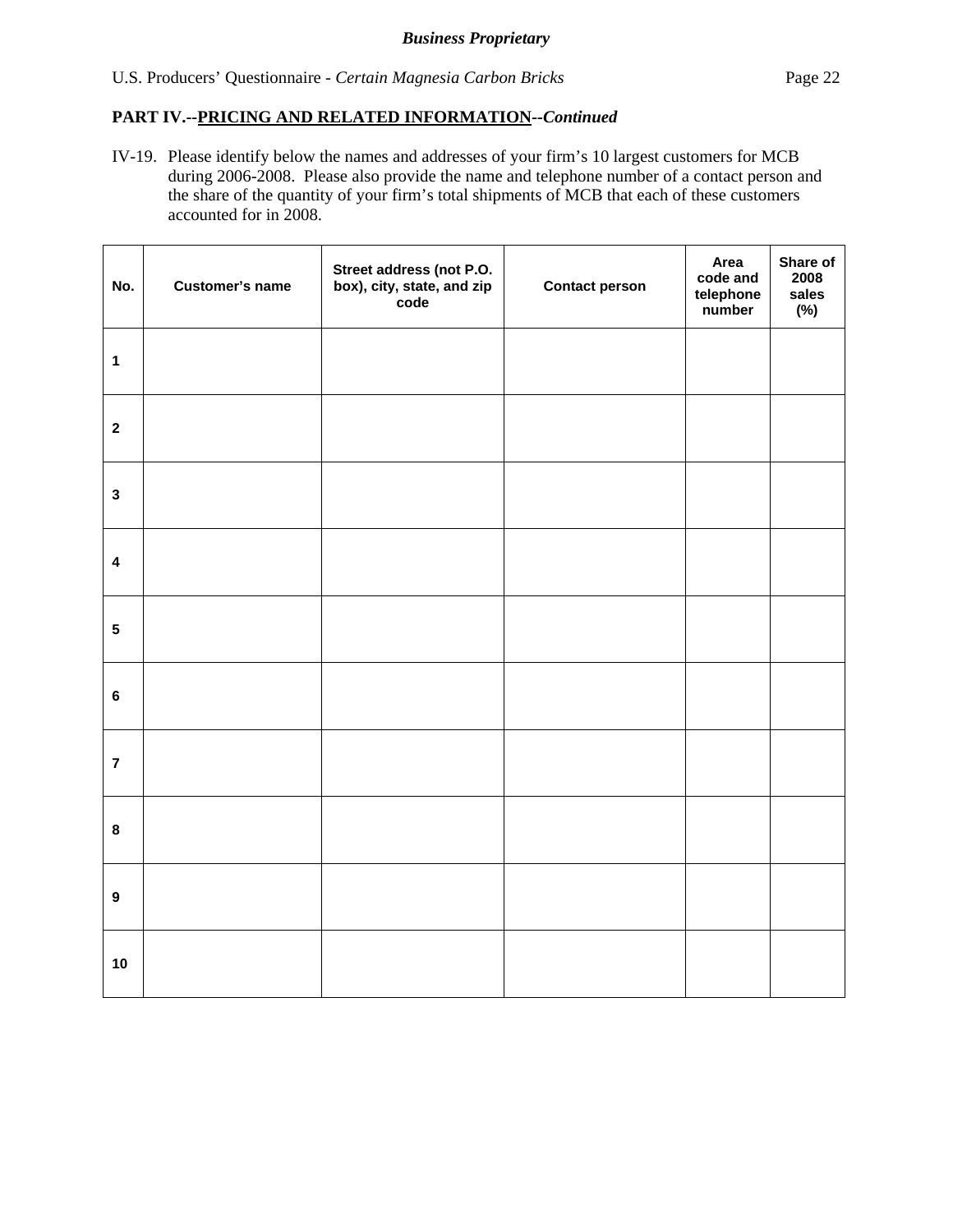#### IV-20. **COMPETITION FROM IMPORTS--LOST REVENUES**.-- **THIS SECTION IS TO BE**

**COMPLETED ONLY BY NON-PETITIONERS.** (Note: petitioners may provide allegations involving quotes made AFTER the filing of the petition). Since January 1, 2006: To avoid losing sales to competitors selling MCB from China and

Mexico, did your firm:

| Reduce prices                       | $\Box$ No | $ $   Yes  |
|-------------------------------------|-----------|------------|
| Roll back announced price increases | $\Box$ No | $\Box$ Yes |

If yes, please furnish as much of the following information as possible for each affected transaction. Document such allegations of lost revenues whenever possible (documentation could include copies of invoices, sales reports, or letters from customers). Please note that the Commission may contact the firms named to verify the allegations reported.

Customer name, contact person, phone and fax numbers Specific product(s) involved Date of your initial price quotation Quantity involved Your initial *rejected* price quotation (total delivered value) Your *accepted* price quotation (total delivered value) The country of origin of the competing imported product The competing price quotation of the imported product (total delivered value)

| Customer name,<br>contact person,<br>phone and fax<br>numbers | <b>Product</b> | Date of<br>quote | Quantity<br>(tons) | <b>Initial</b><br>rejected U.S.<br>price (total<br>value--<br>dollars) | <b>Accepted</b><br>U.S. price<br>(total value--<br>dollars) | <b>Country of</b><br>origin | <b>Competing</b><br>import price<br>(total<br>value-<br>dollars) |
|---------------------------------------------------------------|----------------|------------------|--------------------|------------------------------------------------------------------------|-------------------------------------------------------------|-----------------------------|------------------------------------------------------------------|
|                                                               |                |                  |                    |                                                                        |                                                             |                             |                                                                  |
|                                                               |                |                  |                    |                                                                        |                                                             |                             |                                                                  |
|                                                               |                |                  |                    |                                                                        |                                                             |                             |                                                                  |
|                                                               |                |                  |                    |                                                                        |                                                             |                             |                                                                  |